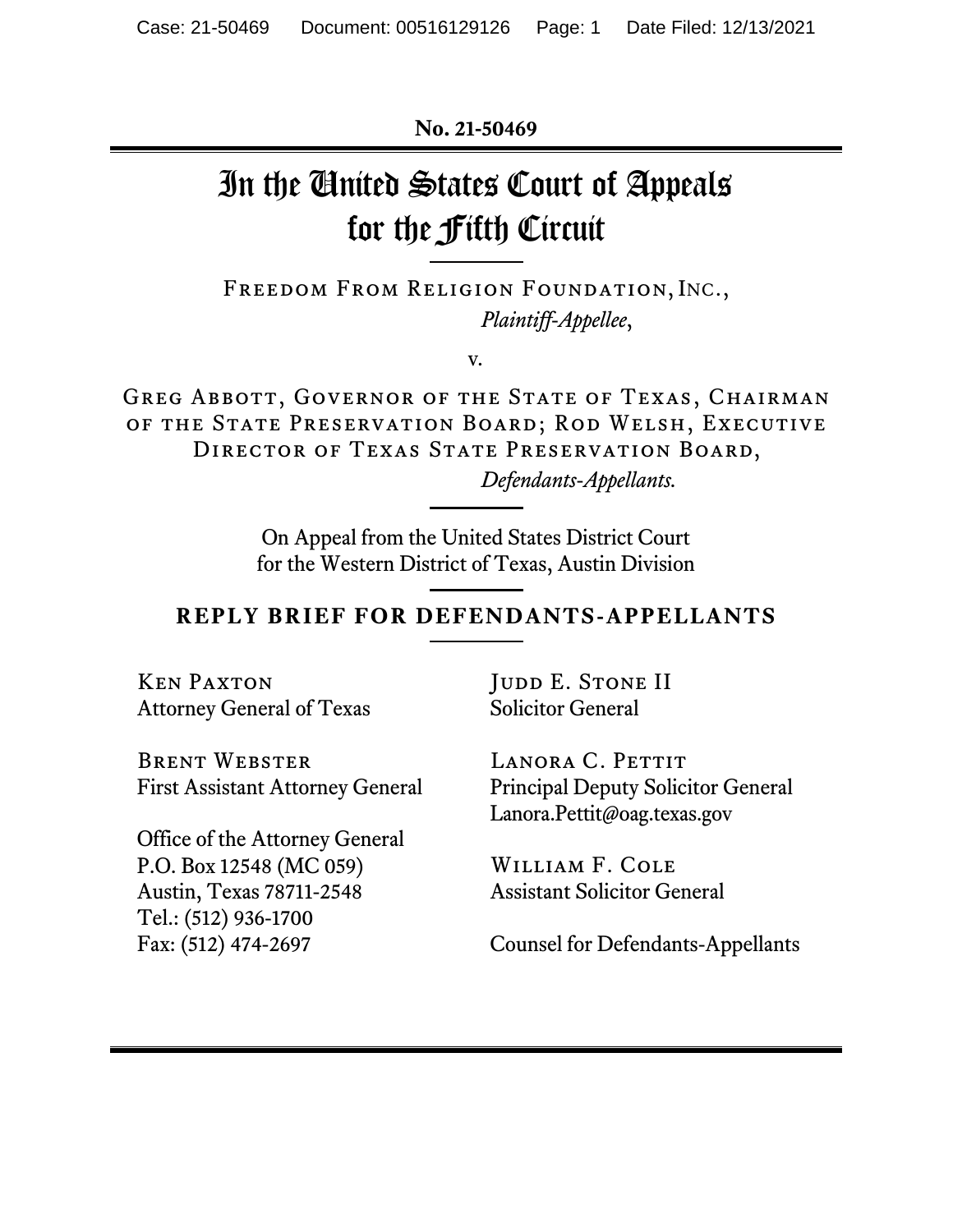# **Table of Contents**

# Page

| $\mathbf{I}$ . |  | FFRF's Free Speech Claim Has Been Mooted by the                   |     |
|----------------|--|-------------------------------------------------------------------|-----|
|                |  | A. Exhibits adopted by the Board for display on the Capitol       |     |
|                |  | B. The Capitol Exhibit rule does not create a program for the     |     |
|                |  | C. FFRF cannot invoke the voluntary cessation exception to        |     |
|                |  | II. FFRF's Free Speech Claim Is Barred By Sovereign Immunity.  18 |     |
|                |  | III. The District Court Lacked Authority to Issue Prospective     | .20 |
|                |  |                                                                   |     |
|                |  |                                                                   |     |
|                |  |                                                                   |     |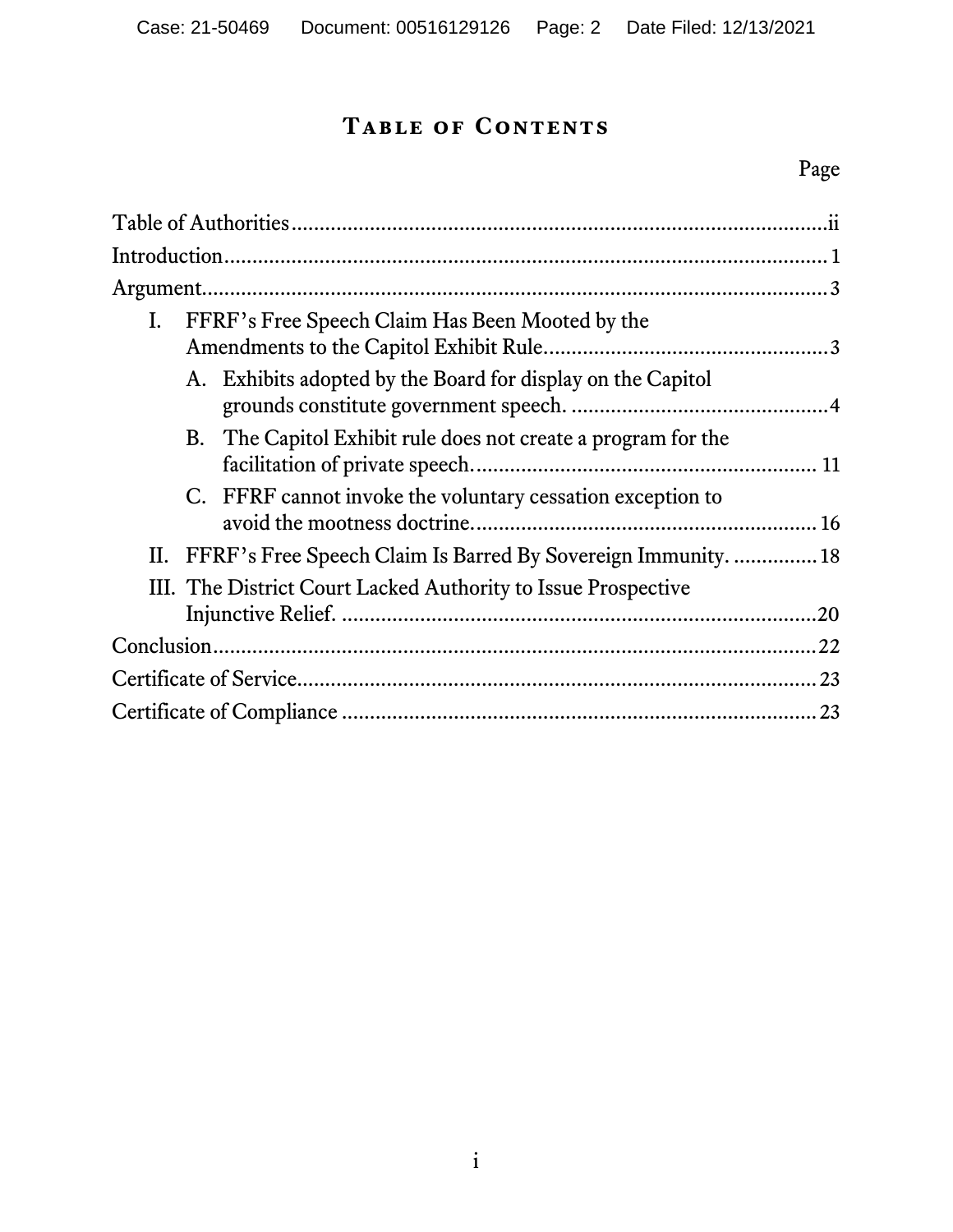# **Table of Authorities**

Page(s)

<span id="page-2-0"></span>

| <b>Cases:</b>                                           |
|---------------------------------------------------------|
| In re Abbott,                                           |
|                                                         |
| Am. Atheists, Inc. v. Davenport,                        |
|                                                         |
| Bd. of Regents of the Univ. of Wis. Sys. v. Southworth, |
|                                                         |
| Brazos Valley Coal. for Life, Inc. v. City of Bryan,    |
|                                                         |
| Capitol Square Rev. & Advisory Bd. v. Pinette,          |
|                                                         |
| Corn v. Miss. Dep't of Pub. Safety,                     |
|                                                         |
| DeMoss v. Crain,                                        |
|                                                         |
| Fantasy Ranch, Inc. v. City of Arlington,               |
|                                                         |
| Fontenot v. McCraw,                                     |
|                                                         |
| Higher Soc'y of Ind. v. Tippecanoe Cnty.,               |
|                                                         |
| Ill. Dunesland Pres. Soc'y v. Ill. Dep't of Nat. Res.,  |
|                                                         |
| Imprisoned Citizens Union v. Ridge,                     |
|                                                         |
| Johanns v. Livestock Mktg. Ass'n,                       |
|                                                         |
| Leake v. Drinkard,                                      |
|                                                         |
| Legal Servs. Corp. v. Velazquez,                        |
|                                                         |
| Matal v. Tam,                                           |
|                                                         |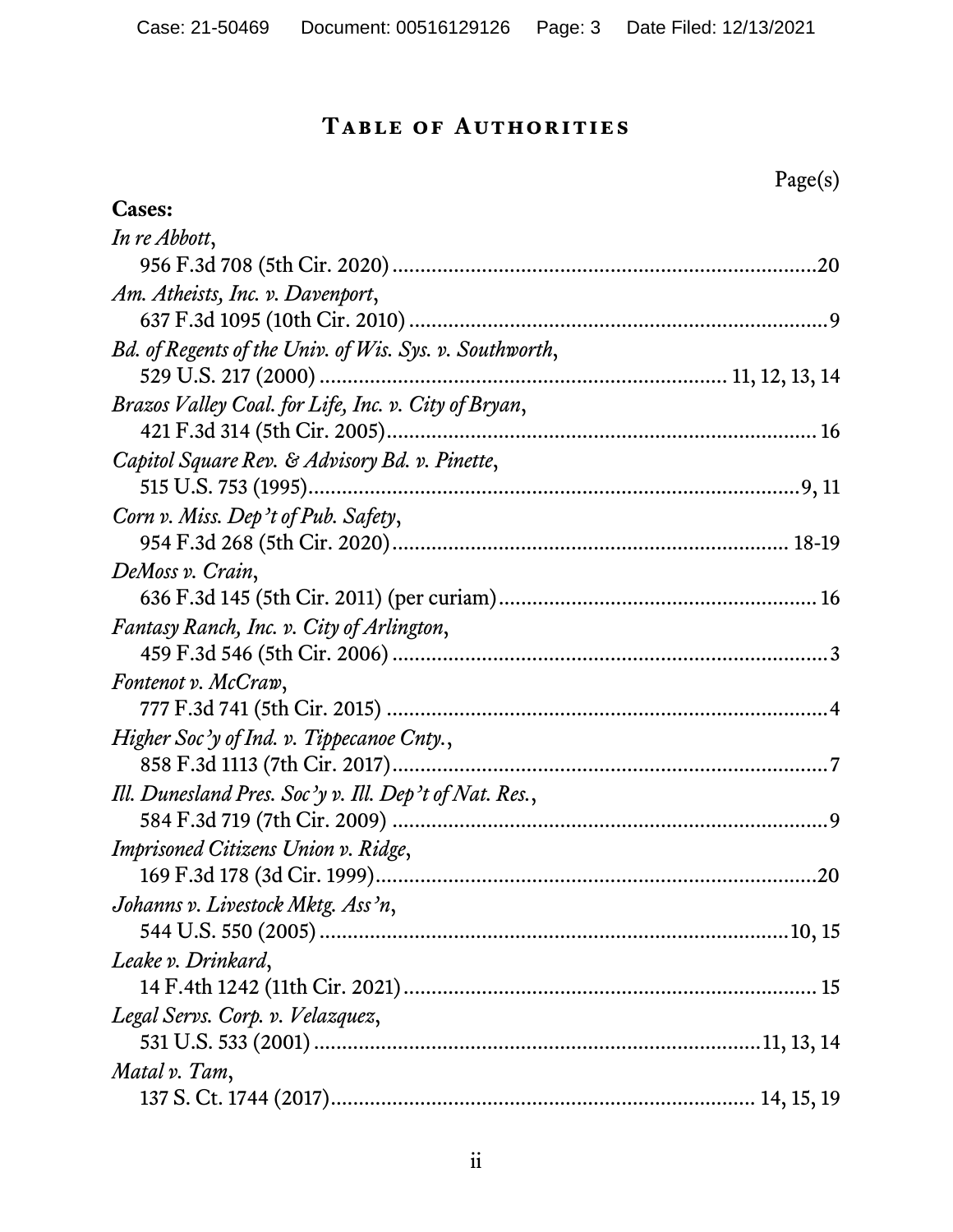| Mech v. Sch. Bd. of Palm Beach Cnty.,                   |  |
|---------------------------------------------------------|--|
|                                                         |  |
| Mercado v. Lynch,                                       |  |
|                                                         |  |
| Miller v. City of Cincinnati,                           |  |
|                                                         |  |
| N.Y. State Rifle & Pistol Ass'n v. City of New York,    |  |
|                                                         |  |
| NiGen Biotech, L.L.C. v. Paxton,                        |  |
|                                                         |  |
| Papasan v. Allain,                                      |  |
|                                                         |  |
| Pennsylvania v. Wheeling & Belmont Bridge Co.,          |  |
|                                                         |  |
| Pleasant Grove City, Utah v. Summum,                    |  |
|                                                         |  |
| Reagan Nat'l Advert. of Austin, Inc. v. City of Austin, |  |
|                                                         |  |
| Rosenberger v. Rector & Visitors of Univ. of Va.,       |  |
|                                                         |  |
| Sossamon v. Texas,                                      |  |
|                                                         |  |
| Speech First, Inc. v. Fenves,                           |  |
|                                                         |  |
| Stauffer v. Gearhart,                                   |  |
|                                                         |  |
| Sutliffe v. Epping Sch. Dist.,                          |  |
| Sys. Fed'n No. 91, Ry. Emps.' Dep't, AFL-CIO v. Wright, |  |
|                                                         |  |
| Tex. Democratic Party v. Abbott,                        |  |
|                                                         |  |
| Tex. Democratic Party v. Hughs,                         |  |
|                                                         |  |
| Thomas v. Chi. Park Dist.,                              |  |
|                                                         |  |
|                                                         |  |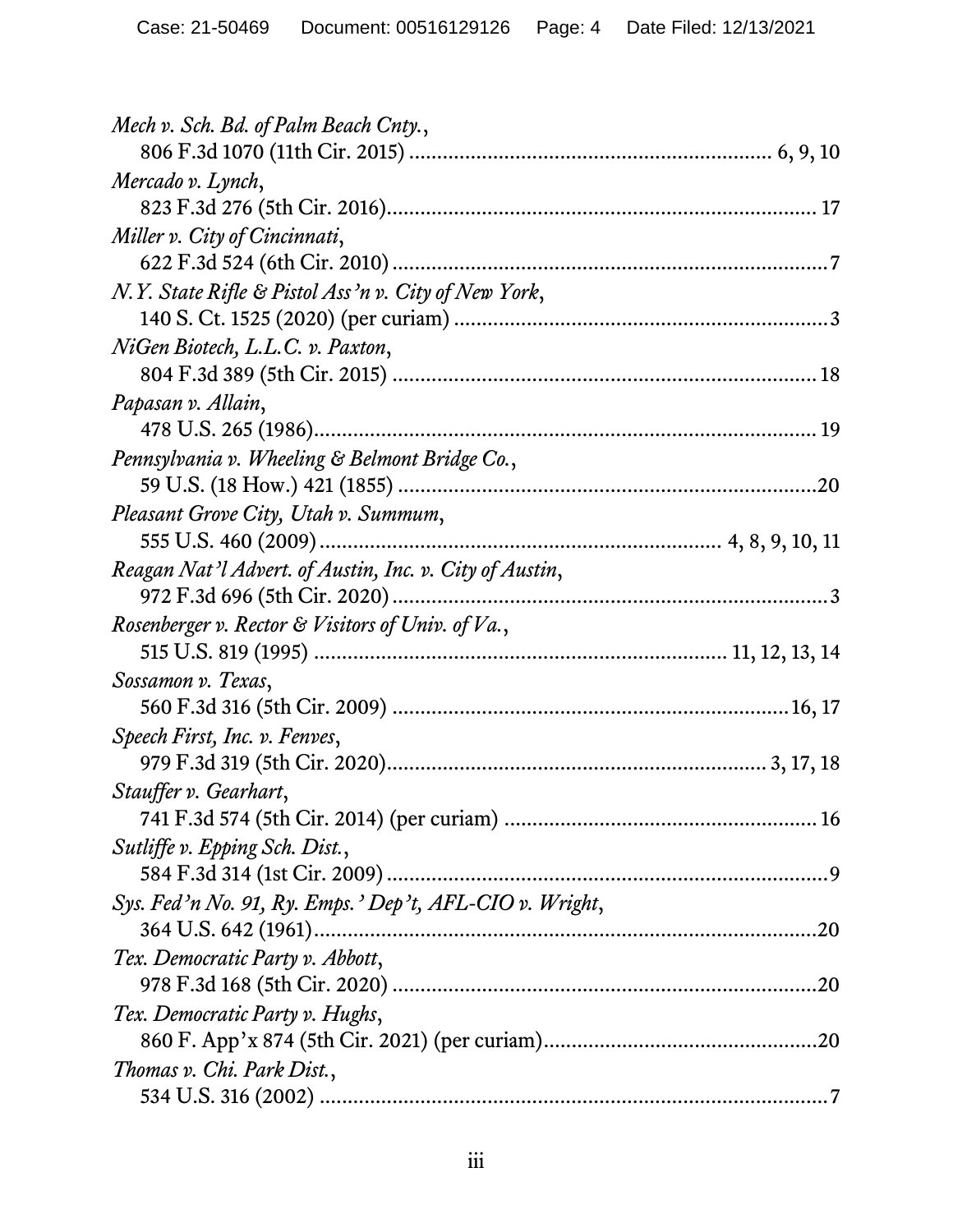| Turner v. TDCJ,                                              |
|--------------------------------------------------------------|
|                                                              |
| Umphress v. Hall,                                            |
|                                                              |
| Valero v. Terrestrial Corp. v. Paige,                        |
|                                                              |
| Van Orden v. Perry,                                          |
|                                                              |
| Vista-Graphics, Inc. v. Va. Dep't of Transp.,                |
|                                                              |
| Walker v. Texas Div., Sons of Confederate Veterans, Inc.,    |
|                                                              |
| Yarls v. Bunton,                                             |
|                                                              |
| <b>Constitutional Provisions, Statutes, and Regulations:</b> |
|                                                              |
| Tex. Gov't Code:                                             |
|                                                              |
|                                                              |
| 13 Tex. Admin. Code:                                         |
|                                                              |
|                                                              |
|                                                              |
|                                                              |
|                                                              |
|                                                              |
|                                                              |
|                                                              |
|                                                              |
|                                                              |
|                                                              |
|                                                              |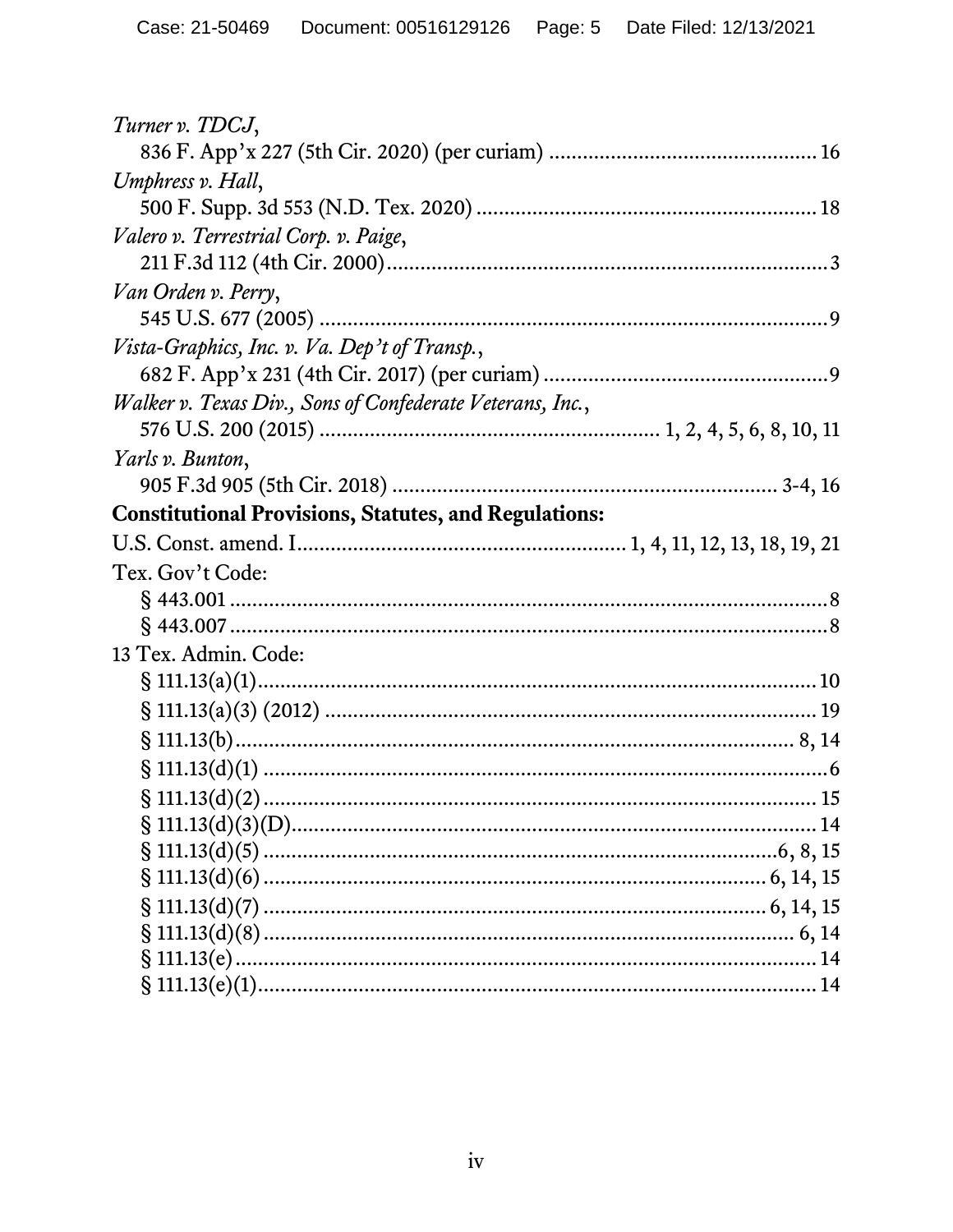#### <span id="page-5-2"></span>**Introduction**

<span id="page-5-0"></span>The Texas State Preservation Board's ("Board") July 2020 amendments to the Capitol Exhibit Rule close the Texas Capitol grounds to private speech by expressly adopting any exhibit approved for display as government speech. Because the First Amendment does not apply to government speech, this regulatory change renders moot, and barred by sovereign immunity, Freedom From Religion Foundation's ("FFRF") prospective Free Speech Clause challenge concerning FFRF's faux nativity scene—an exhibit that was removed from the Capitol grounds in December 2015 because it denigrated the religious views of Texans and which FFRF freely admits (at 11-12) was devised in order to provoke litigation.

<span id="page-5-1"></span>FFRF characterizes this argument as "dangerous" and a license for viewpoint discrimination, but it is in fact a routine application of the three-factor governmentspeech test most recently articulated by the Supreme Court in *Walker v. Texas Division, Sons of Confederate Veterans, Inc.*, 576 U.S. 200 (2015). Under the amended Rule, the Board exercises significant editorial control, from start to finish, over the messages conveyed through the exhibits.Any reasonable observer would understand that those exhibits convey a message on behalf of the government given their location on the Capitol grounds and the required signage indicating the government's approval. And the exhibits fit well within the established governmental tradition of using monuments and other public art to communicate.

FFRF tries to undercut this analysis in several ways, but none has merit. It attempts to cast doubt on whether the Board truly controls the content of the exhibits by pointing to the fact that exhibitors may initially propose the exhibit's design. But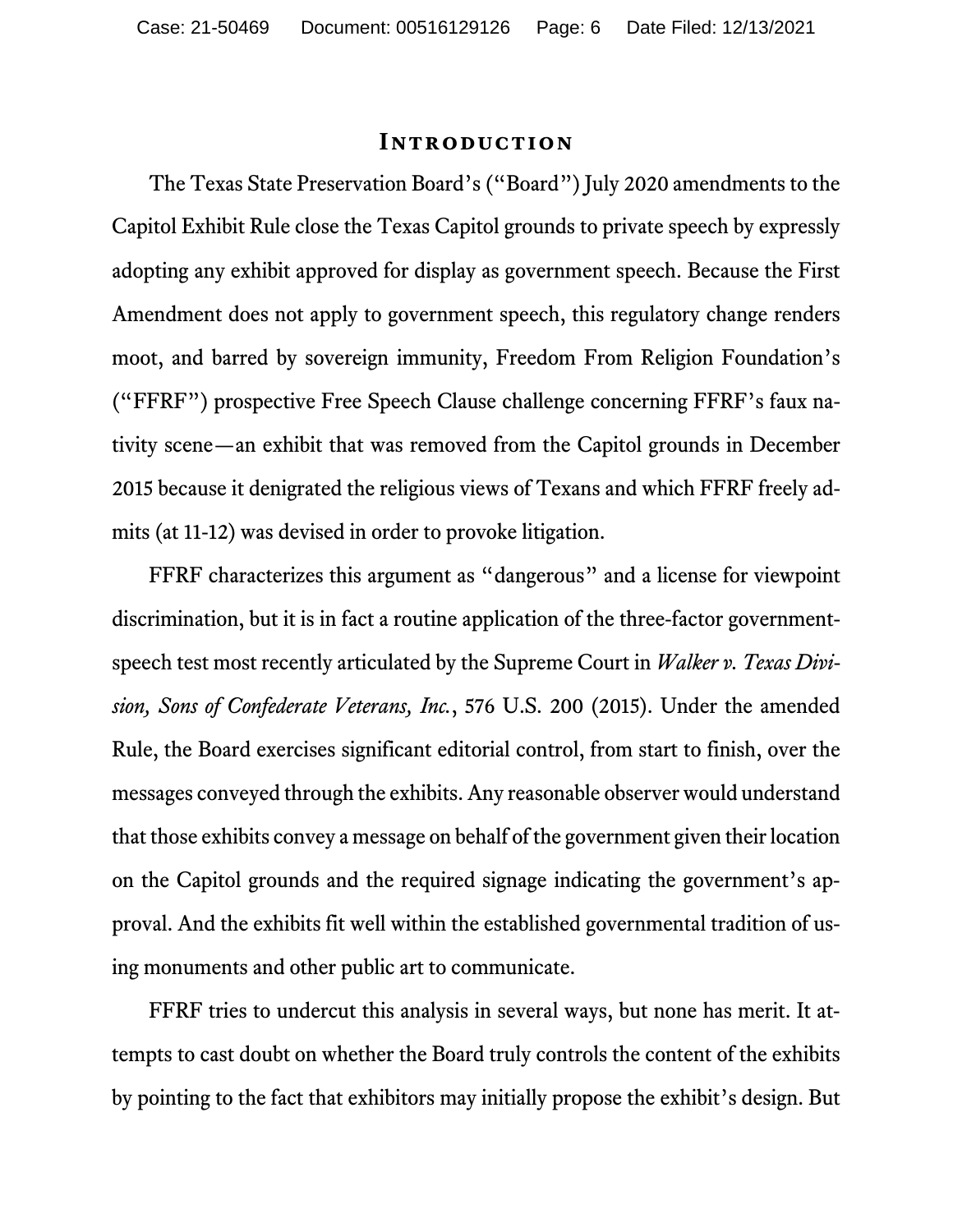<span id="page-6-0"></span>this argument is foreclosed by *Walker* and ignores the Board's significant level of control over the content, location, and length of residence of the exhibit's display once submitted. FFRF questions whether a reasonable observer would attribute the exhibits to the government because exhibitors can submit an exhibit that identifies the exhibitor and its own purposes. Yet this contention presumes that the Board would exercise its discretion to accept such an exhibit without alterations and, in any case, fails to account for the exhibit's location on the Texas Capitol grounds and the effect of the required signage indicating the government's approval. And FFRF claims that, for purposes of the historical inquiry, temporary exhibits are materially distinct from permanent ones. But FFRF never explains why temporary exhibits like the ones at issue here fall outside of the historical practice of governments using public art to deliver messages.

FFRF also tries to escape the government-speech doctrine altogether, by asserting that the amendments to the Capitol Exhibit Rule merely perpetuate a public forum for private speech and by claiming that Appellants were required to put forth evidence to show that the Board would not repeal the amendments to the Capitol Exhibit Rule. Neither assertion is correct. The cases cited for the proposition that the amendments to the Capitol Exhibit Rule merely facilitate private speech all involved situations, unlike here, where the government did *not* purport to be speaking, and each case made clear that the analysis would have been different had the government been the speaker. And the argument that the government was required to supply evidence to show that it would not reinstitute the earlier version of the Capitol Exhibit Rule inverts the traditional rule governing voluntary cessation of government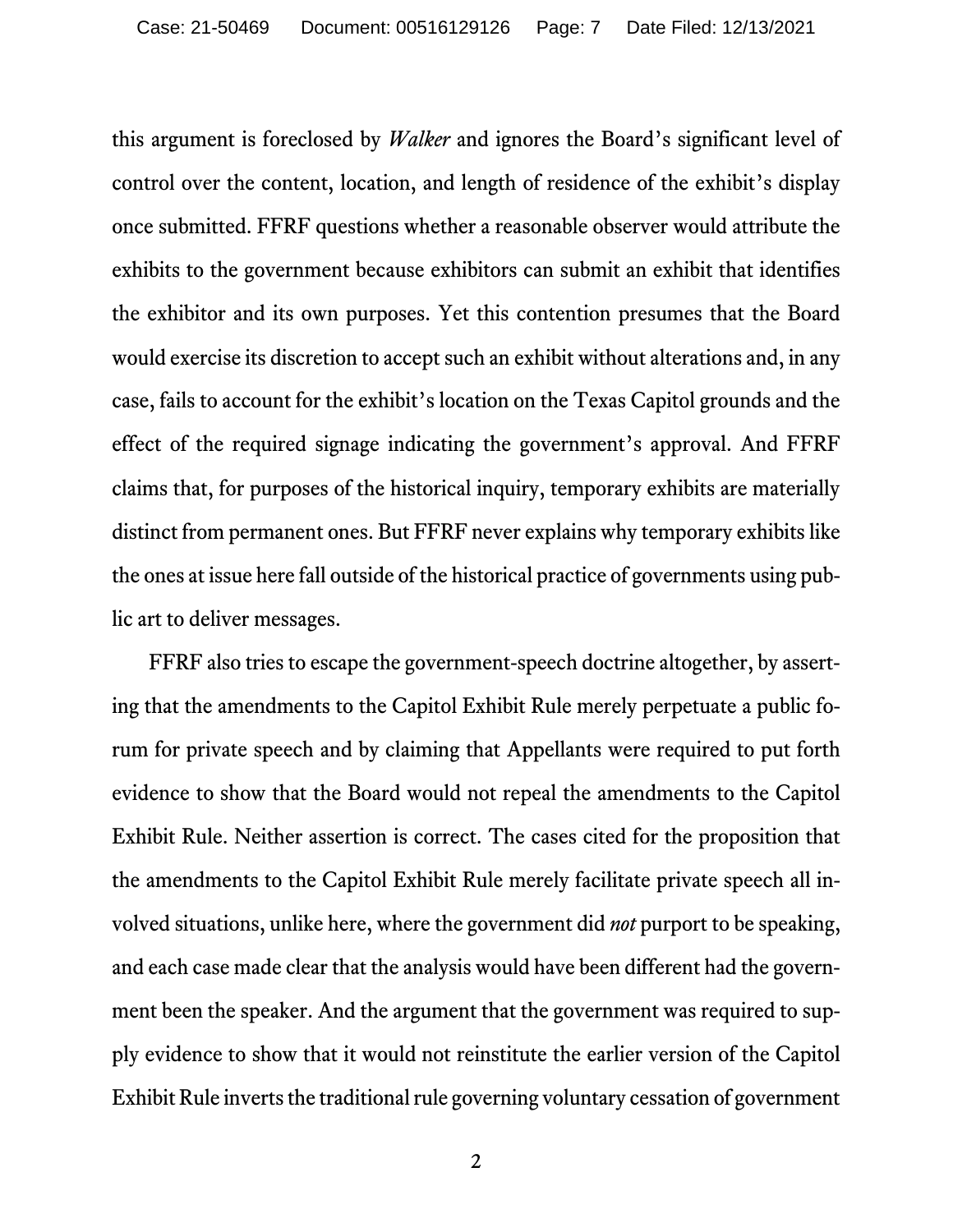conduct and relies exclusively on a *sui generis* case, *Speech First, Inc. v. Fenves*, 979 F.3d 319 (5th Cir. 2020), that is expressly limited to the public university context.

Because the forum to which FFRF seeks access has been closed by the amendments to the Capitol Exhibit Rule, the district court should have dismissed the case as either moot or barred by sovereign immunity given the lack of an ongoing violation of federal law. These two legal infirmities should have also prevented the district court from entering prospective injunctive relief. Because it did not, the injunction should be vacated, and the district court's judgment should be reversed.

#### <span id="page-7-7"></span><span id="page-7-5"></span><span id="page-7-4"></span><span id="page-7-3"></span>**Argument**

## <span id="page-7-1"></span><span id="page-7-0"></span>**I. FFRF's Free Speech Claim Has Been Mooted by the Amendments to the Capitol Exhibit Rule.**

<span id="page-7-6"></span><span id="page-7-2"></span>The 2020 amendments to the Capitol Exhibit Rule expressly alter the constitutional status of the Capitol grounds, closing that forum by adopting any exhibit approved for display on those grounds as government speech. Blue Br. 17-23. This is a regulatory "change[] that discontinue[s] a challenged practice," thereby rendering FFRF's lawsuit moot. *Fantasy Ranch, Inc. v. City of Arlington*, 459 F.3d 546, 564 (5th Cir. 2006) (quoting *Valero v. Terrestrial Corp. v. Paige*, 211 F.3d 112, 116 (4th Cir. 2000)), *abrogated on other grounds by Reagan Nat'l Advert. of Austin, Inc. v. City of Austin*, 972 F.3d 696, 703 n.3 (5th Cir. 2020); *cf. N.Y. State Rifle & Pistol Ass'n v. City of New York*, 140 S. Ct. 1525, 1526 (2020) (per curiam); Blue Br. 17-23*.* "No matter how vehemently the parties continue to dispute the lawfulness of the conduct that precipitated the lawsuit, the case is moot if the dispute is no longer embedded in any actual controversy about the plaintiffs' particular legal rights." *Yarls v.*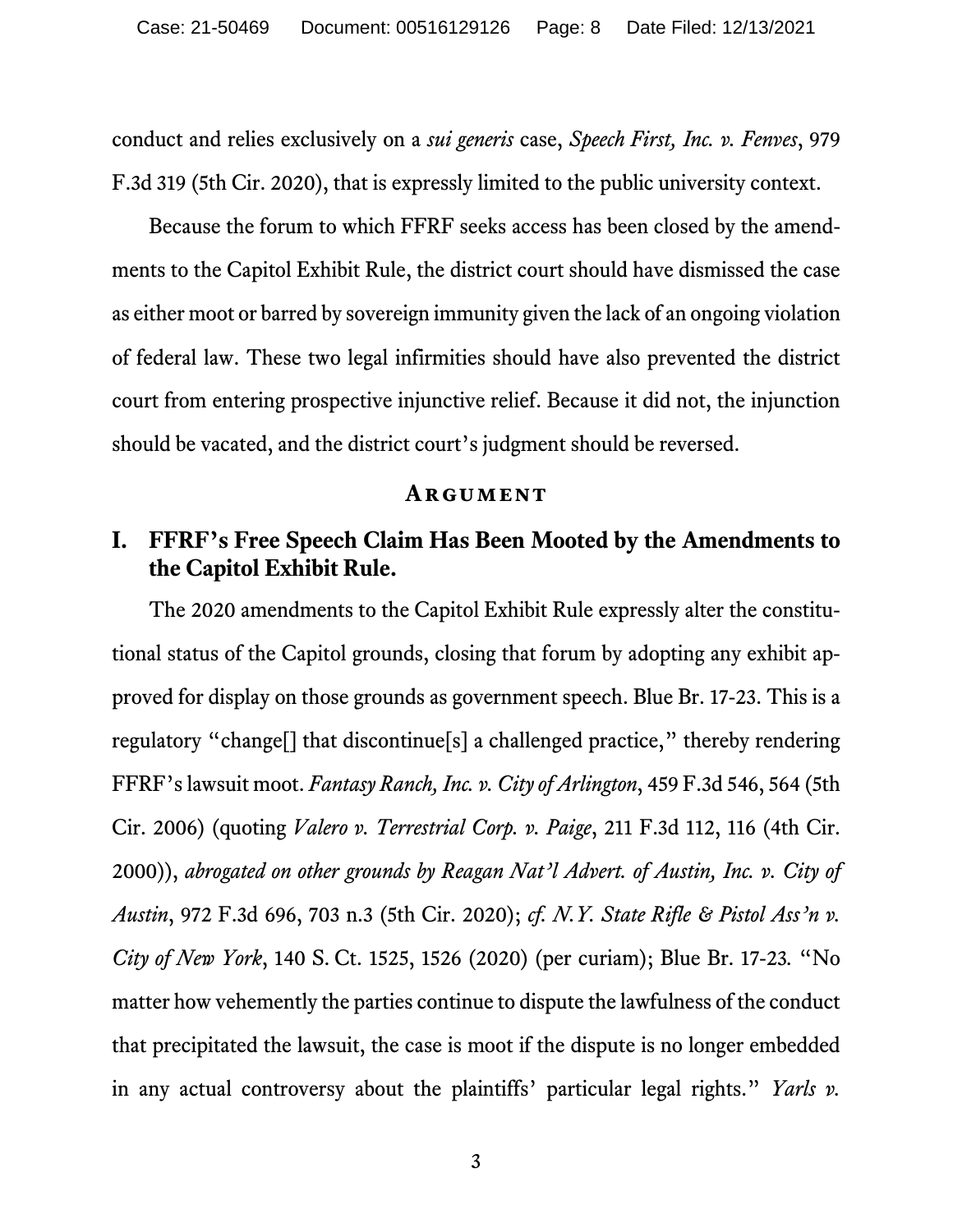*Bunton*, 905 F.3d 905, 909 (5th Cir. 2018) (citation omitted). And "[b]ecause there remains no live controversy . . . the injunction [FFRF] seek[s] would be meaningless." *Fontenot v. McCraw*, 777 F.3d 741, 747 (5th Cir. 2015).

<span id="page-8-4"></span><span id="page-8-1"></span>The gravamen of FFRF's claim is that Appellants engaged in unconstitutional viewpoint discrimination in December 2015 when they removed FFRF's faux nativity scene from the Capitol grounds. *E.g.,* Red Br. 8, 13-14. But "[w]hen government speaks, it is not barred by the Free Speech Clause from determining the content of what it says"; rather, "it is the democratic electoral process that first and foremost provides a check on government speech." *Walker*, 576 U.S. at 207. So, because government speech is not subject to the First Amendment, FFRF's claim for prospective relief is moot.

<span id="page-8-3"></span>FFRF resists this conclusion in three primary ways. First, it argues that the Board's adoption of any approved exhibits as the State's speech was insufficient under the *Walker* factors to render the exhibits government speech. Second, it claims that the amendments to the Capitol Exhibit Rule merely perpetuate a forum for private speech, rather than close the forum to all but government speech. And third, it contends that the Court should eschew the traditional presumption crediting the government's voluntary cessation of allegedly unconstitutional conduct. None of these arguments has merit.

#### <span id="page-8-0"></span>**A. Exhibits adopted by the Board for display on the Capitol grounds constitute government speech.**

<span id="page-8-2"></span>In *Walker*, the Supreme Court articulated three nonexclusive factors—first developed in *Pleasant Grove City, Utah v. Summum*, 555 U.S. 460 (2009)—for courts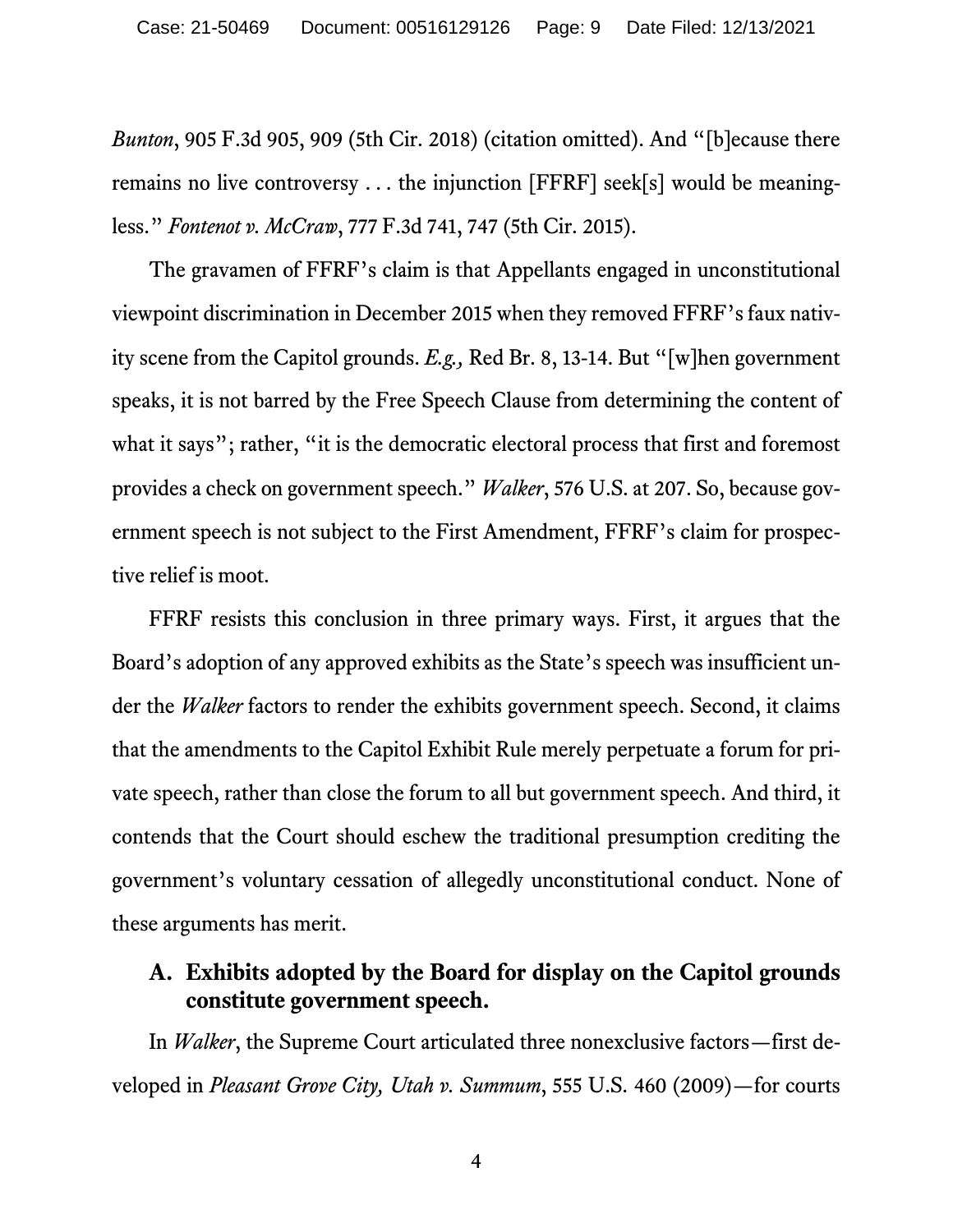<span id="page-9-0"></span>to consider when assessing whether a particular form of speech constitutes government speech: (1) the level of control exercised by the government over the speech; (2) whether an observer viewing the speech would attribute it to the government; and (3) the "history" of the government's use of the medium for speech. 576 U.S. at 209-10. As Appellants have explained, each one favors a finding that exhibits approved for display on the Capitol grounds constitute government speech. Under the Capitol Exhibit Rule, the exhibitor may propose the topic, but the Board retains ultimate control over the content, manner, and location of the display, along with its length of its residence in the Capitol. Blue Br. 27. The exhibit's location on the Capitol grounds, coupled with required signage indicating the approval of the Board, clues a reasonable observer in to the fact that it is the government—not a private actor—speaking. Blue Br. 27-32. And the analogous tradition of governments using monuments to speak to the public demonstrates that "history," too, supports the conclusion that exhibits approved for display by the Board constitute government speech. Blue Br. 32-34. Each of FFRF's three arguments to the contrary is unavailing.

*First*, although FFRF appears to concede (at 29) the accuracy of the district court's finding that the Board "retain[s] final approval authority over the exhibits in the Capitol exhibit area," ROA.2401, it attempts to resist the import of this conclusion by arguing (at 35-37) that the Board's "adoption," "approval," or "sponsorship" of displayed exhibits is ineffective to render such exhibits government speech. According to FFRF (at 35), that is because the Board supposedly does not control the speech from "beginning to end"—and therefore does not "direct[ly] control"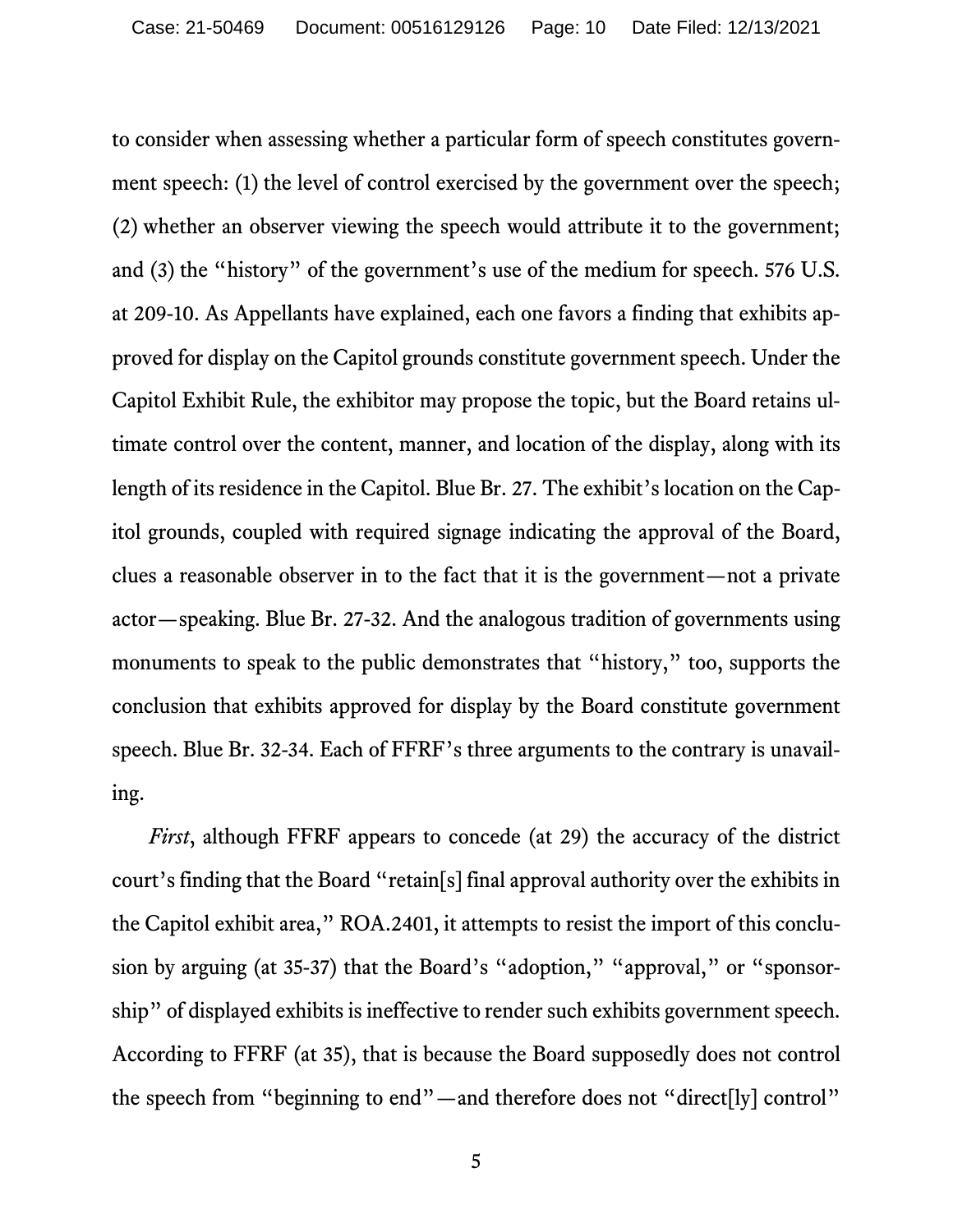<span id="page-10-1"></span>the message—since exhibitors may initially propose exhibit designs. But the fact that exhibitors may initially propose an exhibit hardly means that the government only indirectly controls the message. If that were true, *Walker*—which involved vanity license plates first designed by nonprofit entities and then submitted to the State for approval—would have come out the other way. 576 U.S at 205, 217. Instead, in *Walker* the Court held that "[t]he fact that private parties take part in the design and propagation of a message does not extinguish the governmental nature of the message or transform the government's role into that of a mere forum-provider." *Id.* at 217; *see also Mech v. Sch. Bd. of Palm Beach Cnty.*, 806 F.3d 1070, 1078-79 (11th Cir. 2015) (holding that a school district controlled the messages communicated by banners displayed on school property even though the banners were designed by, and advertisements for, private businesses).

<span id="page-10-2"></span><span id="page-10-0"></span>FFRF's myopic focus on the fact that an exhibitor may initially propose an exhibit obscures the significant level of control the Board exercises over the content of exhibits once they are submitted. "The Board must approve every [exhibit] design proposal before the design can appear" in the Texas Capitol. *Walker*, 576 U.S. at 213; 13 Tex. Admin. Code § 111.13(d)(1). It "reserves the right to require the exhibitor to make any changes with the exhibit." 13 Tex. Admin. Code § 111.13(d)(5). And it retains ultimate control over the manner, location, and length of residence of the exhibit's display. *Id.* §§ 111.13(d)(6), (d)(7), (e). Thus, as in *Walker*, the State "direct[ly] control[s]" the message. 576 U.S. at 213.

<span id="page-10-4"></span>For that reason, exhibits adopted and approved for display on the Capitol grounds are unlike "protests and rallies on government property" where the

<span id="page-10-3"></span>6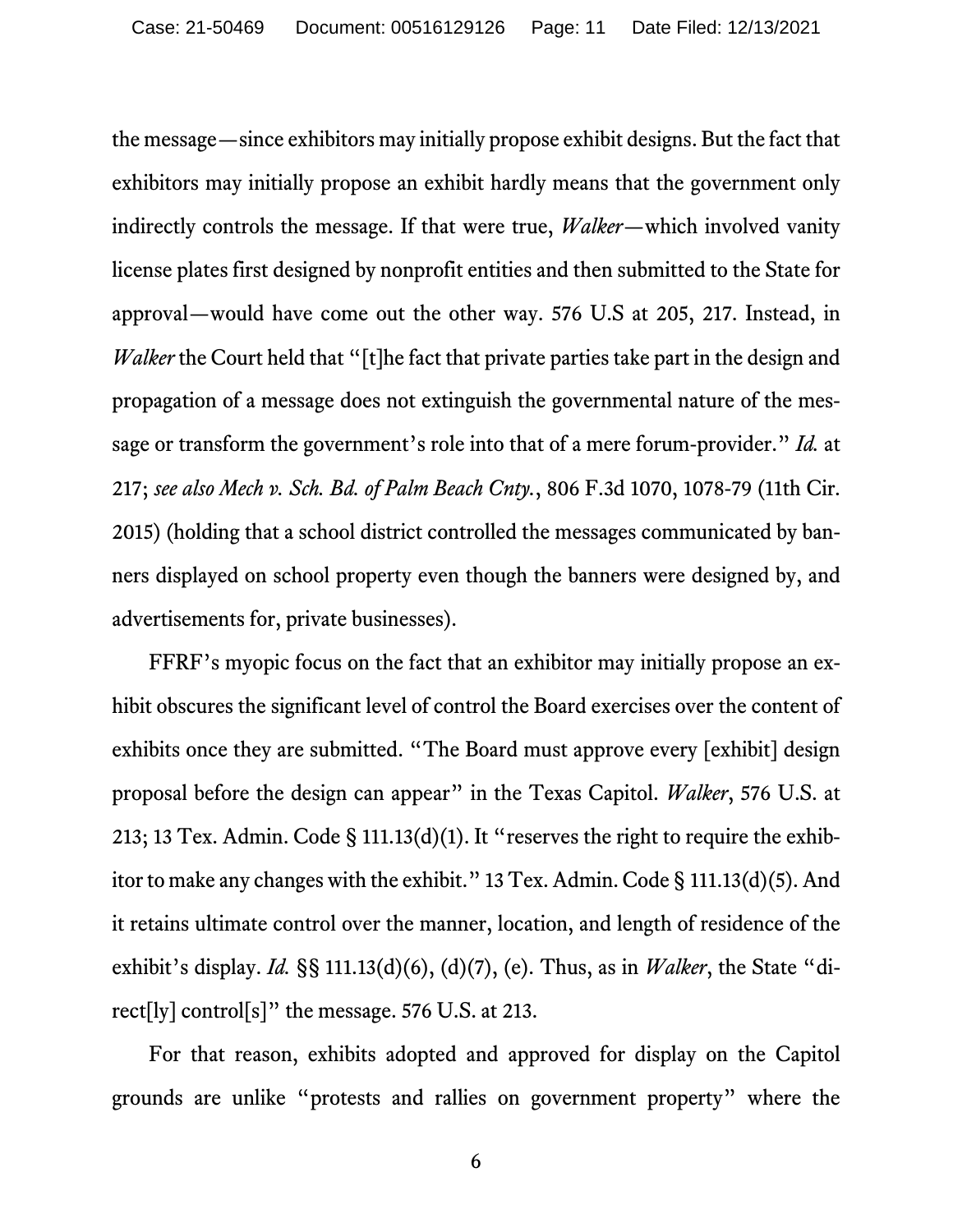<span id="page-11-1"></span><span id="page-11-0"></span>government "maintains no editorial control of individual speakers." *Higher Soc'y of Ind. v. Tippecanoe Cnty.*, 858 F.3d 1113, 1118 (7th Cir. 2017); *cf. Miller v. City of Cincinnati*, 622 F.3d 524, 537 (6th Cir. 2010) ("sponsoring city officials need not be involved directly in the activities that take place in city hall" and exercise no "editorial control" over press conferences and rallies taking place therein); *contra* Red Br. 35. And they are not akin to a permitting process for rallies in public spaces, like the one in *Thomas v. Chicago Park District*, 534 U.S. 316 (2002), where the government did not even purport to be speaking in the first place. *Contra* Red Br. 34-35. Rather, the exhibits are speech by the government over which the Board exercises significant editorial control.

<span id="page-11-2"></span>*Second*, FFRF argues (at 29, 35) that a reasonable observer would not consider exhibits approved for display on the Capitol grounds to be government speech because (a) an observer "cannot be expected to 'reference the Texas Administrative Code' when viewing exhibits in the Capitol," and (b) exhibitors can include explanatory language on the signage describing the purpose of the exhibit and identifying its creator.

But as Appellants have explained, it is not just the "Texas Administrative Code" that informs an observer that approved exhibits are government speech, but also "the mandated language appearing on an exhibit 'identifying the State Official Sponsor and indicating the approval of the office of the State Preservation Board.'"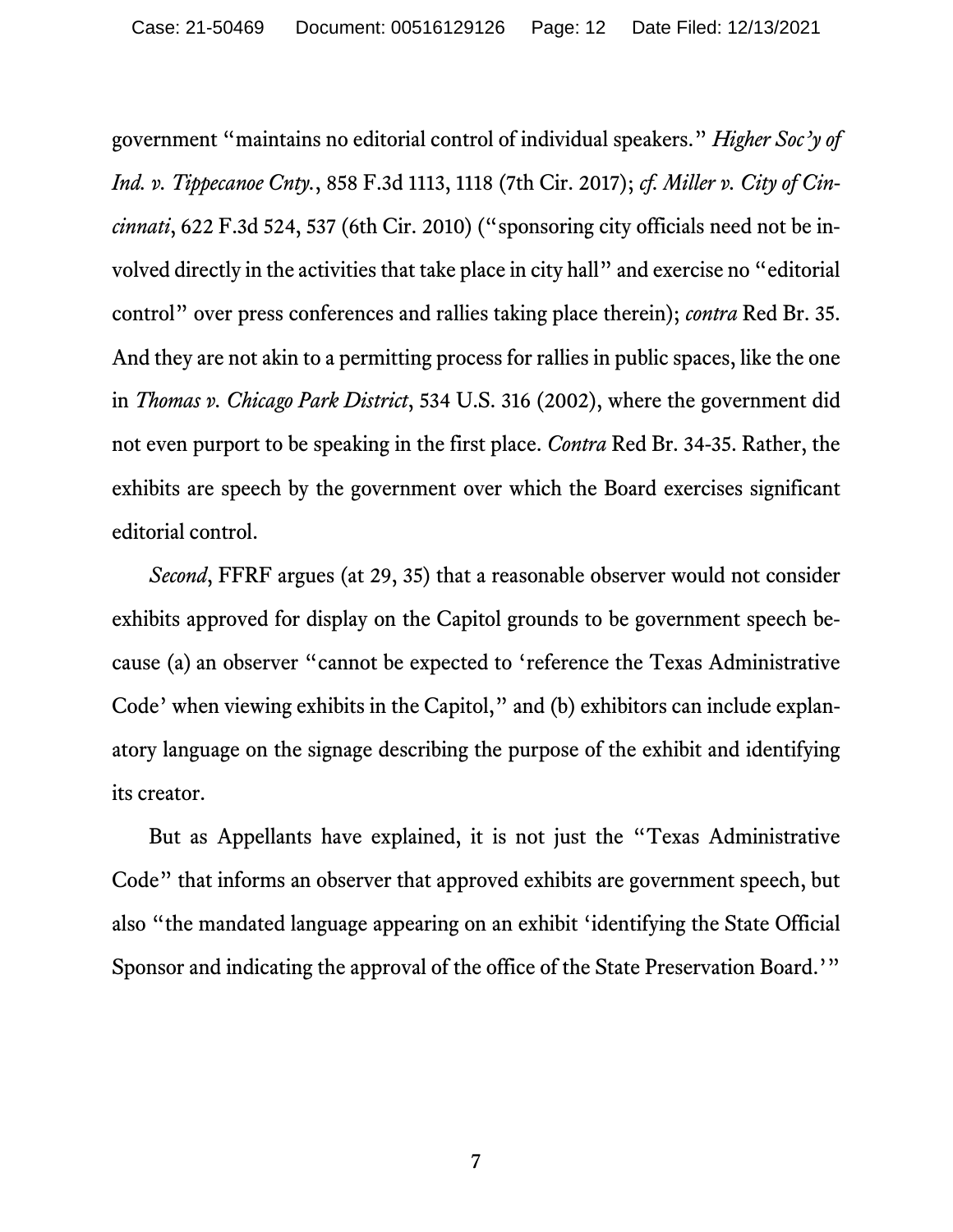<span id="page-12-4"></span><span id="page-12-3"></span>Blue Br. 29-30 (quoting [1](#page-12-5)3 Tex. Admin. Code § 111.13(b)).<sup>1</sup> That an exhibitor might initially propose an exhibit identifying the creator or its purposes does not mean that Board would approve such a display, since the Board "reserves the right to require the exhibitor to make any changes to the exhibit." 13 Tex. Admin. Code § 111.13(d)(5). And even if the Board did approve such an exhibit, that does not mean that the public would disassociate the message from the government: "privately-financed and donated monuments that the government accepts and displays to the public on government land" are "routinely—and reasonably—interpret[ed]" by an observer "as conveying some message *on the property owner's behalf*." *Summum*, 555 U.S. at 470-71 (emphasis added).

<span id="page-12-0"></span>What FFRF fails to grapple with is that there are few places in Texas more "closely identified in the public mind with the government" than the State Capitol itself. *Id.* at 472. The Capitol "play[s] an important role in defining the identity that [the State] projects to its own residents and to the outside world." *Id.* So, much like the monuments at issue in *Summum* and even more so than the vanity license plates in *Walker*, the exhibits "that are accepted . . . are meant to convey and have the effect of conveying a government message, and they thus constitute government speech." *Id*. Several of this Court's sister circuits have held that a reasonable observer would

<span id="page-12-5"></span><span id="page-12-2"></span><span id="page-12-1"></span><sup>&</sup>lt;sup>1</sup> FFRF notes (at 29) that it "list[ed] its legislative sponsor on its exhibit in 2015" and argues that the fact that this requirement is "now codified" does not change the analysis under *Walker.* But under the amendments to the Capitol Exhibit Rule, the exhibit must not only identify the exhibitor's single legislative sponsor, but *also* the approval of the Board—the State agency tasked by the Legislature with preserving and maintaining the Capitol and its grounds. Tex. Gov't Code §§ 443.001, .007.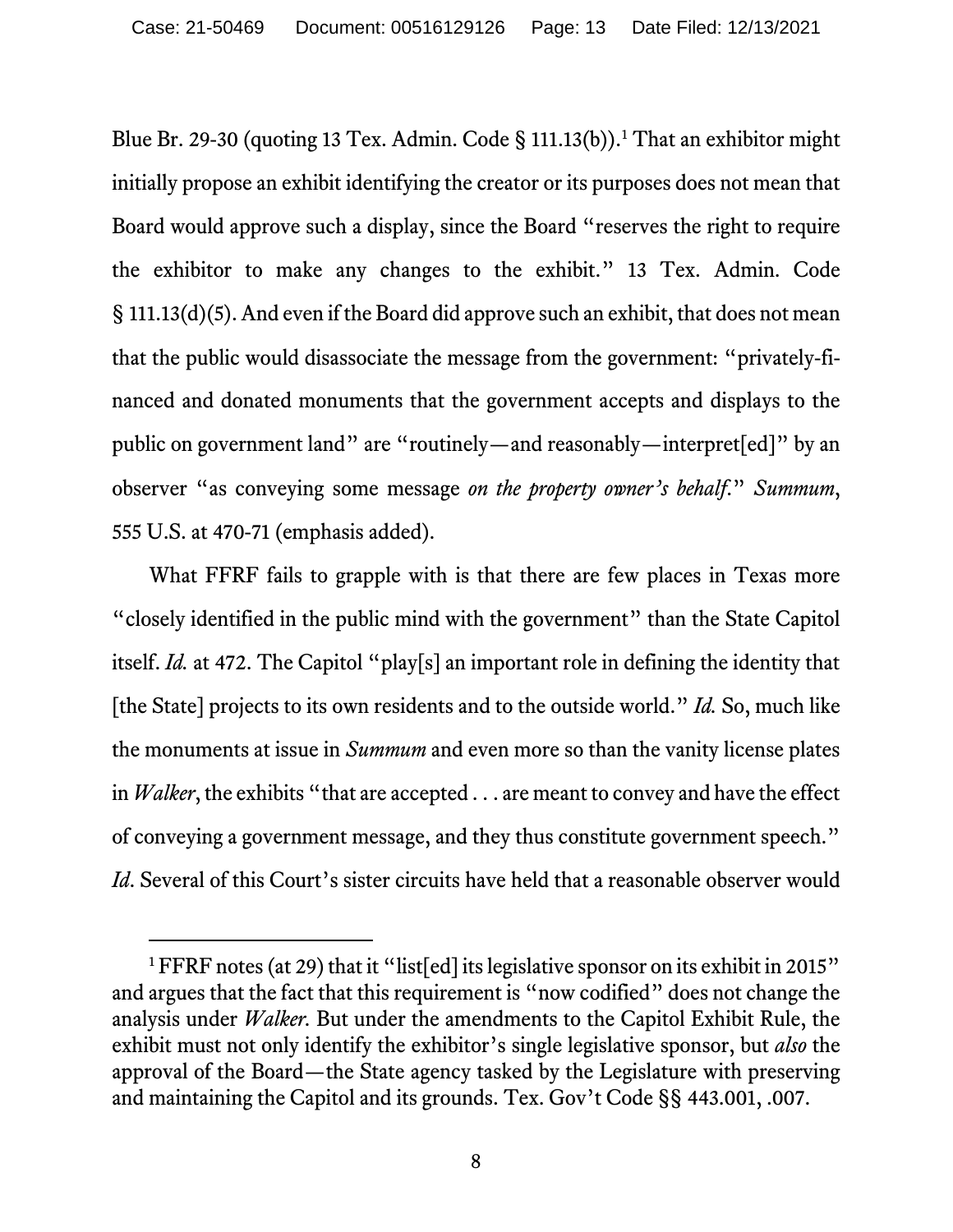<span id="page-13-7"></span><span id="page-13-5"></span><span id="page-13-3"></span><span id="page-13-2"></span><span id="page-13-0"></span>associate speech with the government when it occurs in other government-run spaces, such as highway rest stops, public schools, public highways, state parks, and even online websites. *See, e.g.*, *Vista-Graphics, Inc. v. Va. Dep't of Transp.*, 682 F. App'x 231, 236 (4th Cir. 2017) (per curiam); *Mech*, 806 F.3d at 1076; *Am. Atheists, Inc. v. Davenport*, 637 F.3d 1095, 1115-16 & n.8 (10th Cir. 2010); *Ill. Dunesland Pres. Soc'y v. Ill. Dep't of Nat. Res.*, 584 F.3d 719, 724-25 (7th Cir. 2009); *Sutliffe v. Epping Sch. Dist.*, 584 F.3d 314, 330-31 (1st Cir. 2009). This Court should do the same here *a fortiori* given the uniquely governmental nature of the Capitol grounds. *See Van Orden v. Perry*, 545 U.S. 677, 681 (2005) ("The 22 acres surrounding the Texas State Capitol contain 17 monuments and 21 historical markers commemorating the 'people, ideals, and events that compose Texan identity.'").

<span id="page-13-6"></span><span id="page-13-4"></span><span id="page-13-1"></span>*Third*, FFRF contends (at 34-35) that the long tradition of governments using monuments to speak to the public, *Summum*, 555 U.S. at 470, is inapposite because that tradition only concerns permanent monuments, not the temporary exhibits at issue here. In support of this proposition, FFRF invokes (at 34) the Supreme Court's observation in *Summum* that *Capitol Square Review and Advisory Board v. Pinette*, 515 U.S. 753 (1995) was distinguishable—and did not require the Court to engage in a traditional forum analysis—because "some public parks can . . . be made generally available for temporary private displays, [but] the same is rarely true for permanent monuments." 555 U.S. at 480. Nothing about the Court's observation regarding the applicability of forum analysis in a government-speech case undermines Appellants' argument that the government's practice of using monuments and other art to convey messages to the public is an applicable historical tradition here. Monuments fit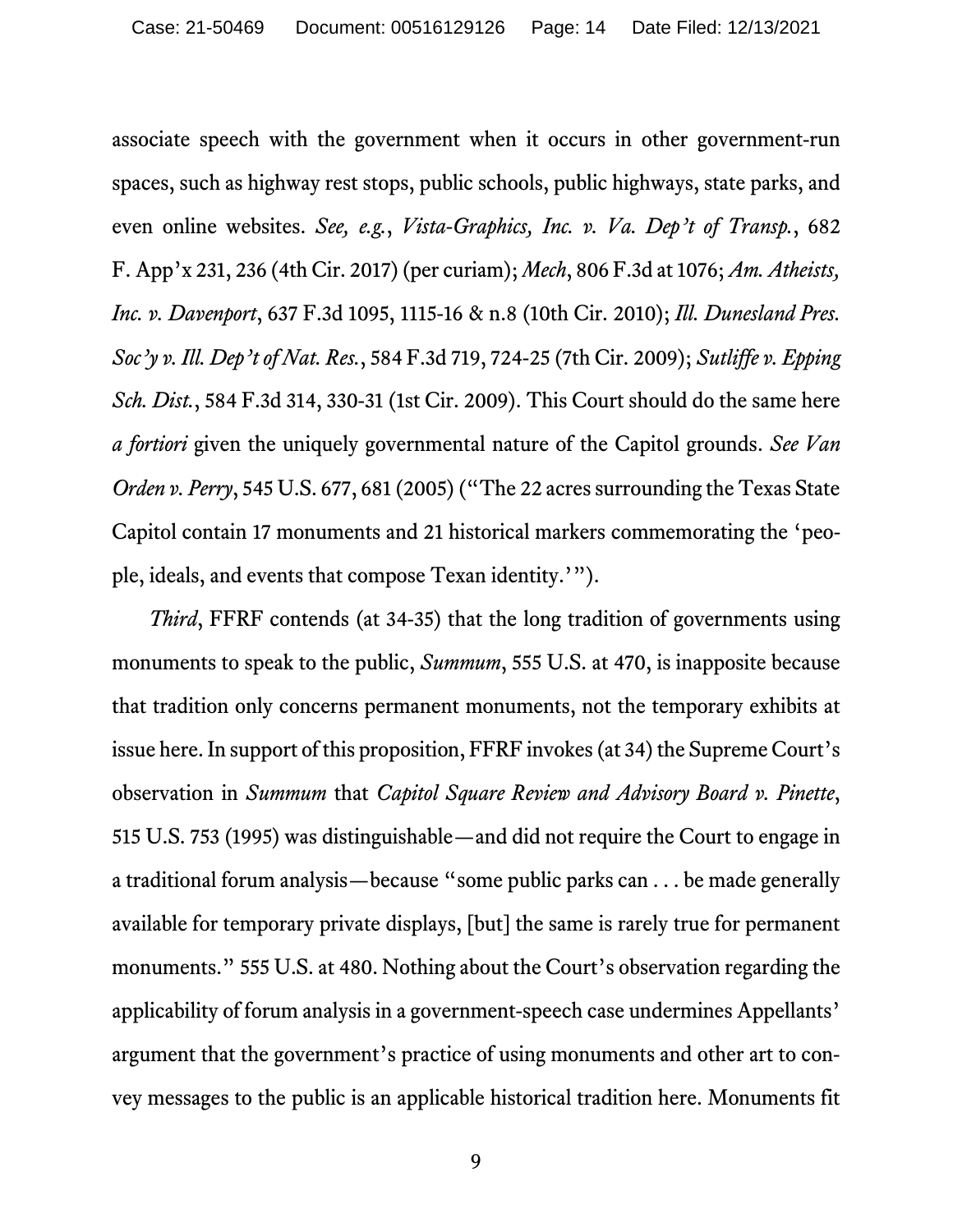<span id="page-14-4"></span><span id="page-14-3"></span><span id="page-14-2"></span>comfortably within the Capitol Exhibit Rule's broad definition of "exhibit." 13 Tex. Admin. Code § 111.13(a)(1). And exhibits approved by the Board here, no less than the monuments at issue in *Summum* and the vanity license plates at issue in *Walker*, achieve the core purpose of "convey[ing] some thought or instill[ing] some feeling in those who see [them]." *Summum*, 555 U.S. at 470.

<span id="page-14-1"></span><span id="page-14-0"></span>FFRF responds (at 33) that the Board has not "historically used the medium of speech in exhibition areas of the State Capitol building to convey a message on the government's behalf." But as an initial matter, "a long historical pedigree is not a *prerequisite* for government speech." *Mech*, 806 F.3d at 1076 (emphasis original). "[A] particular medium may be government speech based solely on present-day circumstances." *Id.* (citing *Johanns v. Livestock Mktg. Ass'n*, 544 U.S. 550, 560 (2005)). In any event, as Appellants have previously explained, Blue Br. 33-34, FFRF's argument sets the historical inquiry at the wrong level of generality. In *Summum*, the Court considered whether governments have traditionally used monuments to convey messages to the public—not whether certain types of permanent monuments had been used. 555 U.S. at 470-72. And in *Walker*, the Court examined the nationwide tradition of utilizing license plates to communicate to the public—not whether particular types of vanity license plates had been used in Texas. 576 U.S. at 210-11. So, the question here is not whether certain types of exhibits have traditionally been used by the government, but whether governments have historically used public art—like monuments—to communicate to the public. Because the exhibits here are analogous to those permanent monuments, the third *Walker* factor points toward a finding of government speech.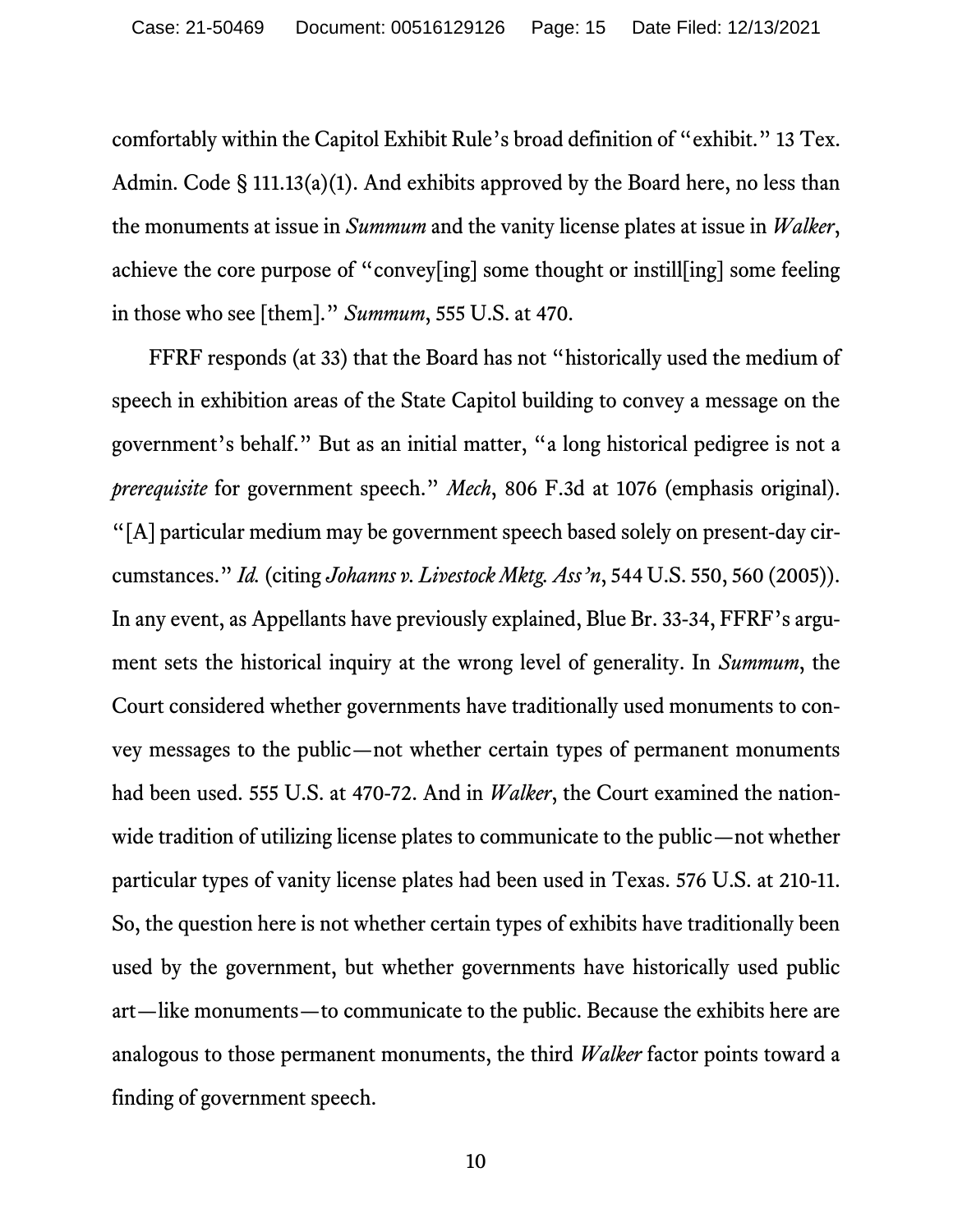<span id="page-15-7"></span><span id="page-15-6"></span><span id="page-15-4"></span><span id="page-15-2"></span>To the extent that FFRF's invocation of *Summum*'s passage distinguishing *Pinette* is a plea for this Court to discard the government-speech framework outlined in *Walker* and *Summum* and instead apply a forum-based analysis, the Court should reject the invitation. "[F]orum analysis is misplaced here." *Walker*, 576 U.S at 215; *see also Summum*, 555 U.S. at 478 (holding that "public forum principles . . . are out of place in the context of this case"). "Because the State is speaking on its own behalf, the First Amendment strictures that attend the various types of governmentestablished forums do not apply." *Walker*, 576 U.S. at 215. Moreover, "where the application of forum analysis would lead almost inexorably to closing of the forum, it is obvious that forum analysis is out of place." *Summum*, 555 U.S. at 480. Yet closure of the forum is precisely what FFRF suggests (at 28) that Appellants should do here to cure the alleged constitutional violation.

## <span id="page-15-0"></span>**B. The Capitol Exhibit rule does not create a program for the facilitation of private speech.**

<span id="page-15-5"></span><span id="page-15-3"></span><span id="page-15-1"></span>In an attempt to avoid the government-speech doctrine altogether, FFRF claims (at 22-23) that the amendments to the Capitol Exhibit Rule did not successfully close the Capitol grounds to private speech but instead perpetuate a "government program[] intended to facilitate the speech of private individuals." FFRF cites a trio of cases to support this proposition: *Rosenberger v. Rector & Visitors of University of Virginia*, 515 U.S. 819 (1995), *Board of Regents of the University of Wisconsin System v. Southworth*, 529 U.S. 217 (2000), and *Legal Services Corporation v. Velazquez*, 531 U.S. 533 (2001). Each of these cases is legally and factually distinct from this case.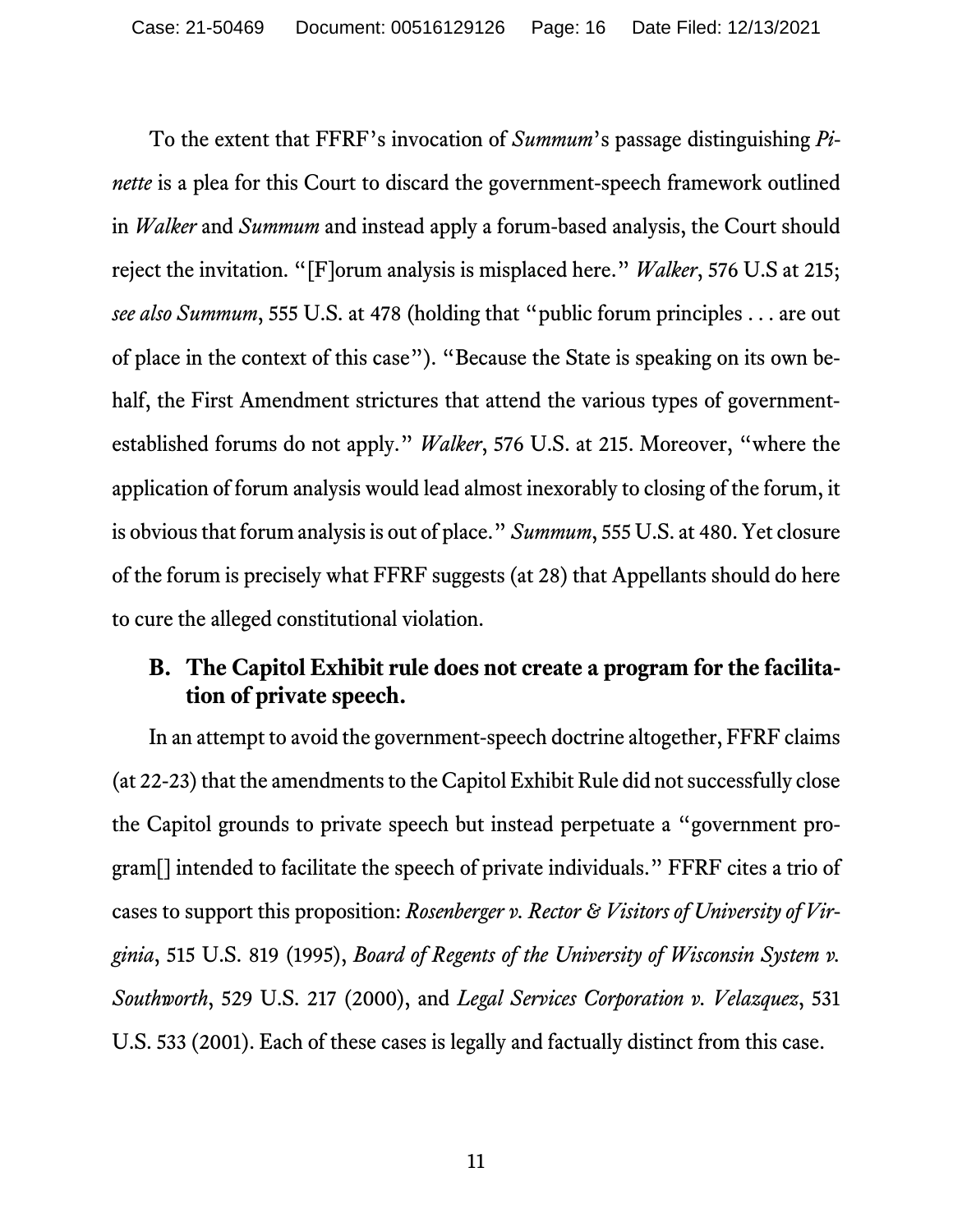<span id="page-16-2"></span><span id="page-16-0"></span>In *Southworth*, for example, the Supreme Court considered "a First Amendment challenge to a mandatory student activity fee" imposed by a university that the challengers contended forced them to fund speech by student organizations that they found objectionable. 529 U.S. at 221. The Court rejected that claim, holding that "[t]he First Amendment permits a public university to charge its students an activity fee used to fund a program to facilitate extracurricular student speech if the program is viewpoint neutral." *Id.*

This holding has no application here because the student-activity-fee program at issue in *Southworth* bears no relationship to the Board's approval process for the display of exhibits at the Capitol grounds. Most significantly, the Court in *Southworth* was exceedingly clear to note that "[t]he University . . . disclaimed that the speech [at issue] is its own" and its "whole justification for fostering the challenged expression is that it springs from the initiative of the students, who alone give it purpose and content in the course of their extracurricular endeavors." *Id.* at 229. That distinction matters because "[i]f the challenged speech . . . were financed by tuition dollars and the University and its officials were responsible for its content, the case might be evaluated on the premise that the government itself is the speaker." *Id.*And "[w]here the university speaks, either in its own name through its regents or officers, or in myriad other ways through its diverse faculties, the analysis likely would be altogether different." *Id.* at 235.

<span id="page-16-1"></span>*Rosenberger* is distinguishable for similar reasons. There, a public university refused to reimburse a student group for the printing costs associated with the publication of a Christian magazine—even though the university routinely did so for other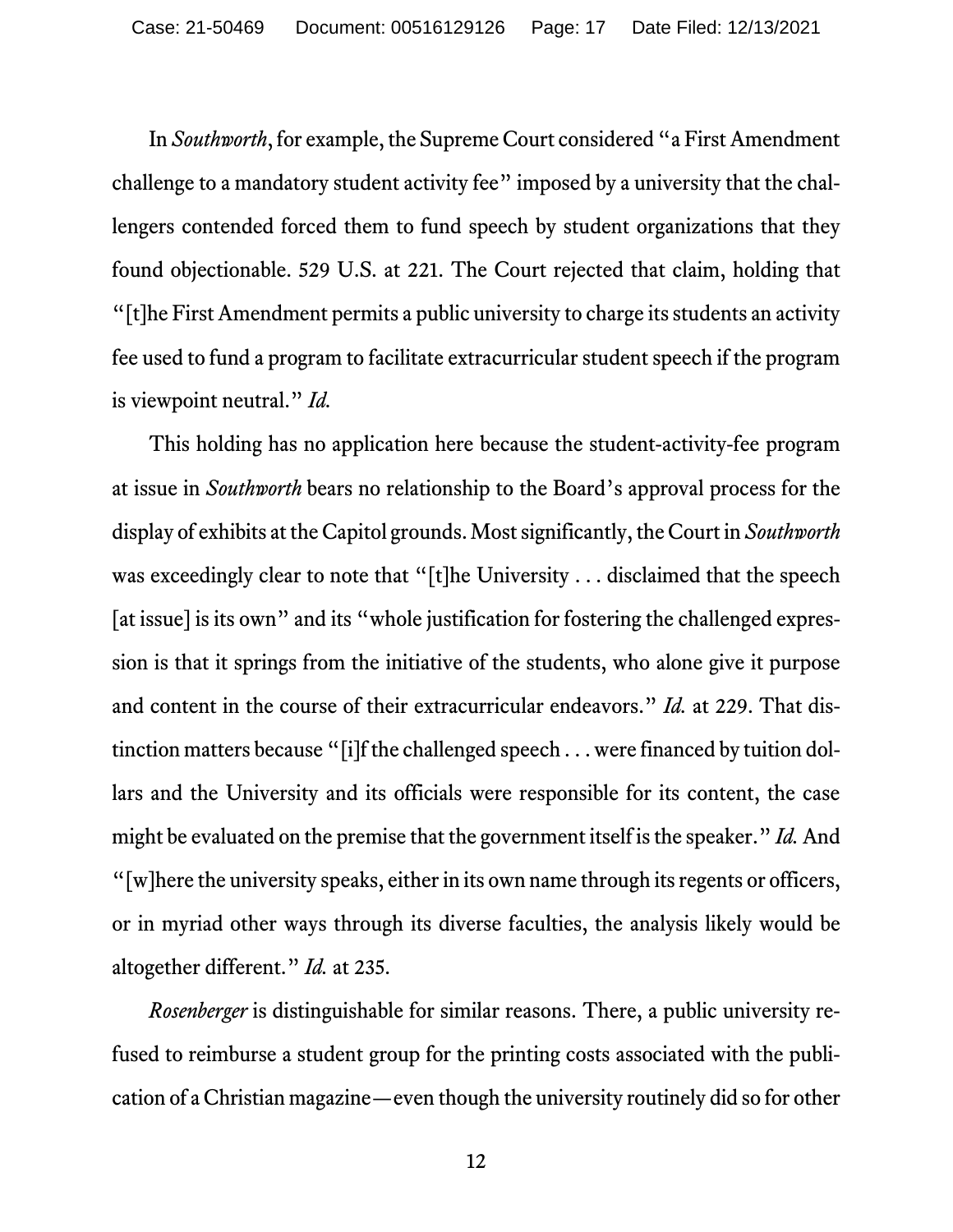<span id="page-17-2"></span>secular student publications—because it feared that reimbursing those costs for a religious magazine would cause the university to run afoul of the Establishment Clause. 515 U.S. at 825-27. The Supreme Court, however, held that the University's policy amounted to unconstitutional viewpoint discrimination based on the religious views expressed in the student publication and that the university was mistaken to believe that allowing for reimbursement of printing costs would precipitate an Establishment Clause violation. *Id.* at 829-46. In so holding, the Court was careful to note that the case did not concern a situation where "the State is the speaker" because in *that* circumstance, the State "may make content-based choices." *Id.* at 833. It merely held that "viewpoint-based restrictions are [not] proper when the University does not *itself* speak or subsidize transmittal of a message it favors but instead expends funds to encourage a diversity of views from private speakers." *Id.* at 834 (emphasis added). "[T]he University's own speech . . . is controlled by different principles." *Id.*

<span id="page-17-3"></span><span id="page-17-1"></span><span id="page-17-0"></span>*Velazquez* is even further afield. In that case, the Court considered a statute that forbid lawyers who received money from the Legal Services Corporation ("LSC") to accept or continue with a representation of an indigent client in which the client sought to amend or otherwise challenge existing welfare laws. 531 U.S. at 536-37. The Court held that this restriction violated the First Amendment, in part because it constrained the lawyers' constitutionally protected expression and threatened "severe impairment of the judicial function" by limiting what the lawyers could argue on behalf of their clients. *Id.* at 546-48. As in *Southworth* and *Rosenberger*, however, the Court emphasized that "the LSC program was designed to facilitate private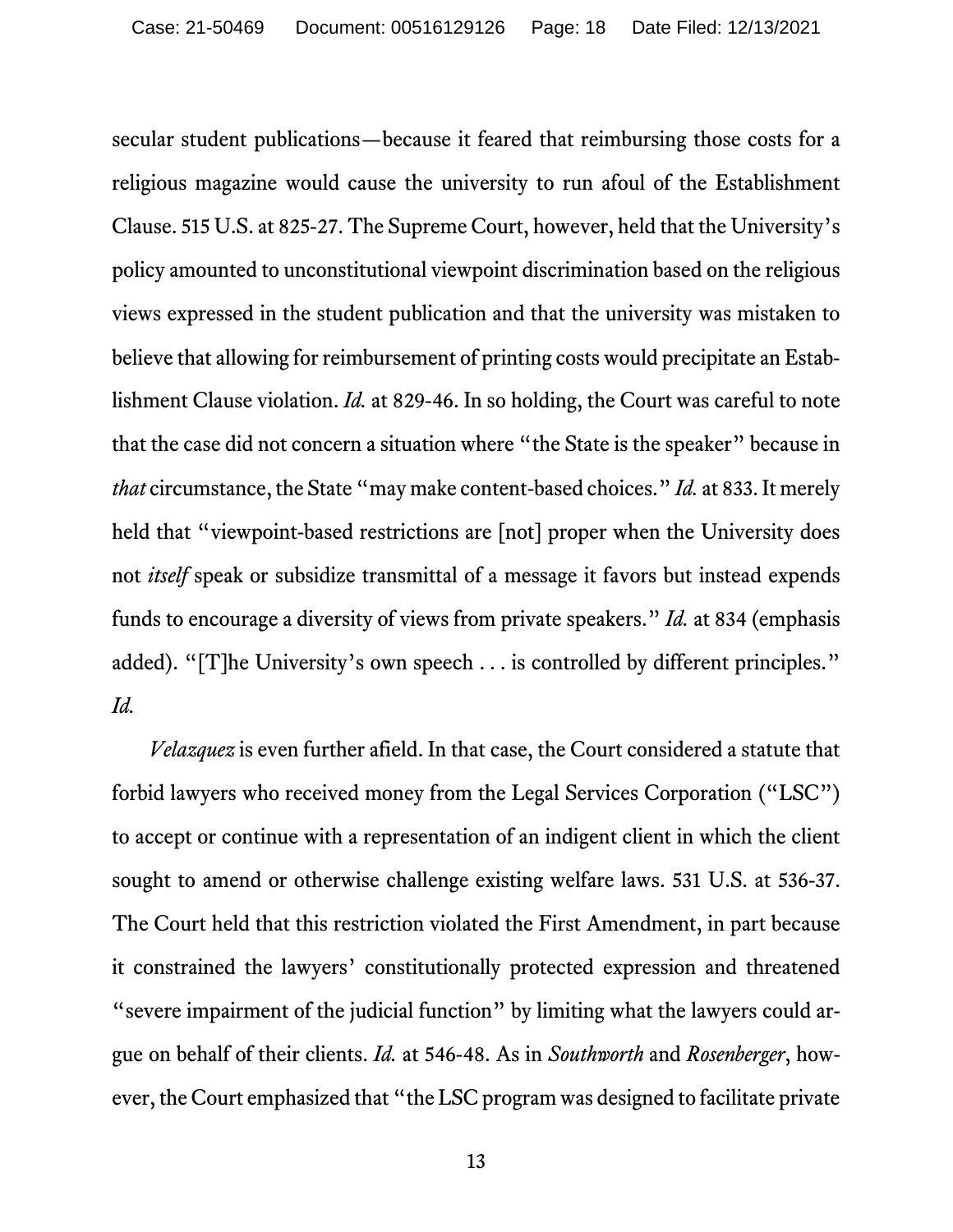<span id="page-18-1"></span>speech, not to promote a governmental message." *Id.* at 542. While "[t]he attorney defending the decision to deny benefits will deliver the government's message in the litigation[,] . . . [t]he LSC lawyer . . . speaks on the behalf of his or her private, indigent client." *Id.* Accordingly, "[t]he advice from the attorney to the client and the advocacy by the attorney to the courts cannot be classified as governmental speech even under a generous understanding of the concept." *Id.* at 542-43.

<span id="page-18-4"></span><span id="page-18-3"></span><span id="page-18-0"></span>This case presents the precise situation that *Southworth, Rosenberger*, and *Velazquez* did not. Here the State *does* purport to be speaking through the exhibits approved for display by the Board: the amended rule declares that such exhibits are government speech no less than four times. 13 Tex. Admin. Code § 111.13(b),  $(d)(3)(D)$ ,  $(d)(8)$ ,  $(e)(1)$ . And far from passively attempting to facilitate private speech like the universities in *Southworth* and *Rosenberger* and the LSC in *Velazquez*, here the Board exercises a significant level of control over the content, manner, location, and length of residence of the exhibit's display on the Capitol grounds. *See supra* at 5-7 (citing 13 Tex. Admin. Code § 111.13(d)(6), (d)(7), (e)). For this reason, the Board's approval process for displaying exhibits on the Capitol grounds is nothing like a university's student-activity-fee or funding program or the federal government's attempt to place conditions on recipients of federal funds.

<span id="page-18-5"></span><span id="page-18-2"></span>FFRF quibbles with the notion that State itself speaks through the exhibits, citing *Matal v. Tam*, 137 S. Ct. 1744 (2017), and arguing (at 31-33) that, if the State were speaking, it would be "babbling prodigiously and incoherently" given the "hundreds of diverse exhibits that have already been displayed in the State Capitol," including those advocating for marijuana decriminalization and assisted suicide. Yet the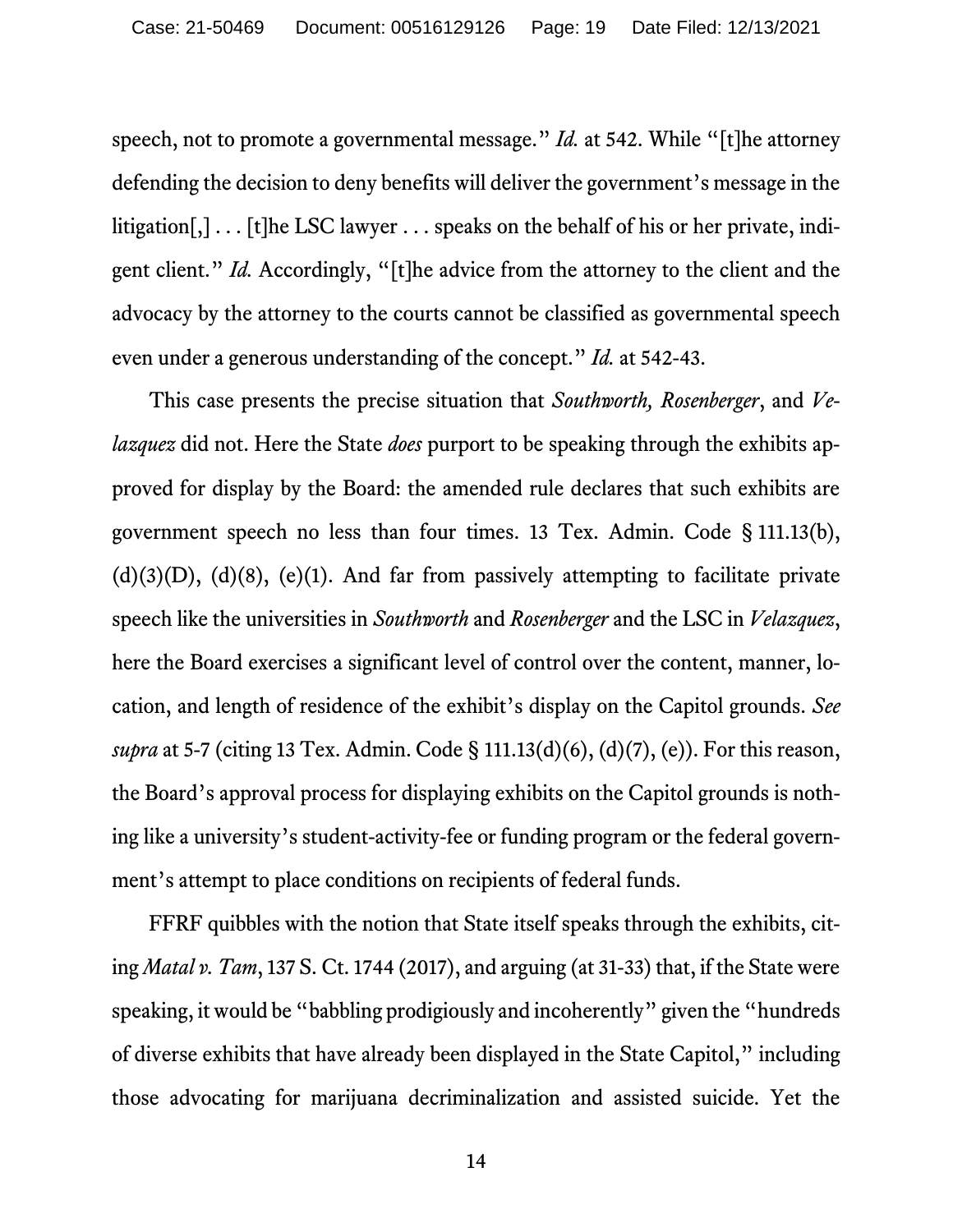exhibits that FFRF points to (at 31) were all approved under the previous version of the Capitol Exhibit Rule, so they offer no insight into the operation of the amended rule.

<span id="page-19-2"></span><span id="page-19-1"></span><span id="page-19-0"></span>Regardless, neither this Court nor the Supreme Court has ever suggested that "the protection of the government-speech doctrine must be forfeited whenever there is inconsistency in the message." *Johanns*, 544 U.S. at 561 n.5. And as the Eleventh Circuit has recently held in rejecting a similar contention, "there is nothing to th[e] argument" that *Matal* established such a proposition. *Leake v. Drinkard*, 14 F.4th 1242, 1251 (11th Cir. 2021). "*Matal*'s reasoning about contradictory speech followed *other* considerations in the light of which the Court concluded that 'it is farfetched to suggest that the content of a registered mark is government speech.'" *Id.* (quoting *Matal*, 137 S. Ct. at 1758) (emphasis original). Those other considerations included the lack of editorial discretion government examiners had over the content of trademarks, the "mandatory" approval of marks that meet the Lanham Act's viewpoint-neutral criteria, and the lack of review of by any official higher than the examiner. *Id.*

<span id="page-19-3"></span>As in *Leake*, "[t]he opposite facts exist in this case, " *id.*: the Board retains editorial control over the content of the exhibits, maintains discretion over whether to approve the exhibits, and considers whether the exhibits are consistent with the definition of "public purpose." *See* Blue Br. 31-32 (citing 13 Tex. Admin. Code § 111.13(d)(2), (5), (6), (7)). In short, "[t]his appeal is not *Matal*." *Leake*, 14 F.4th at 1251.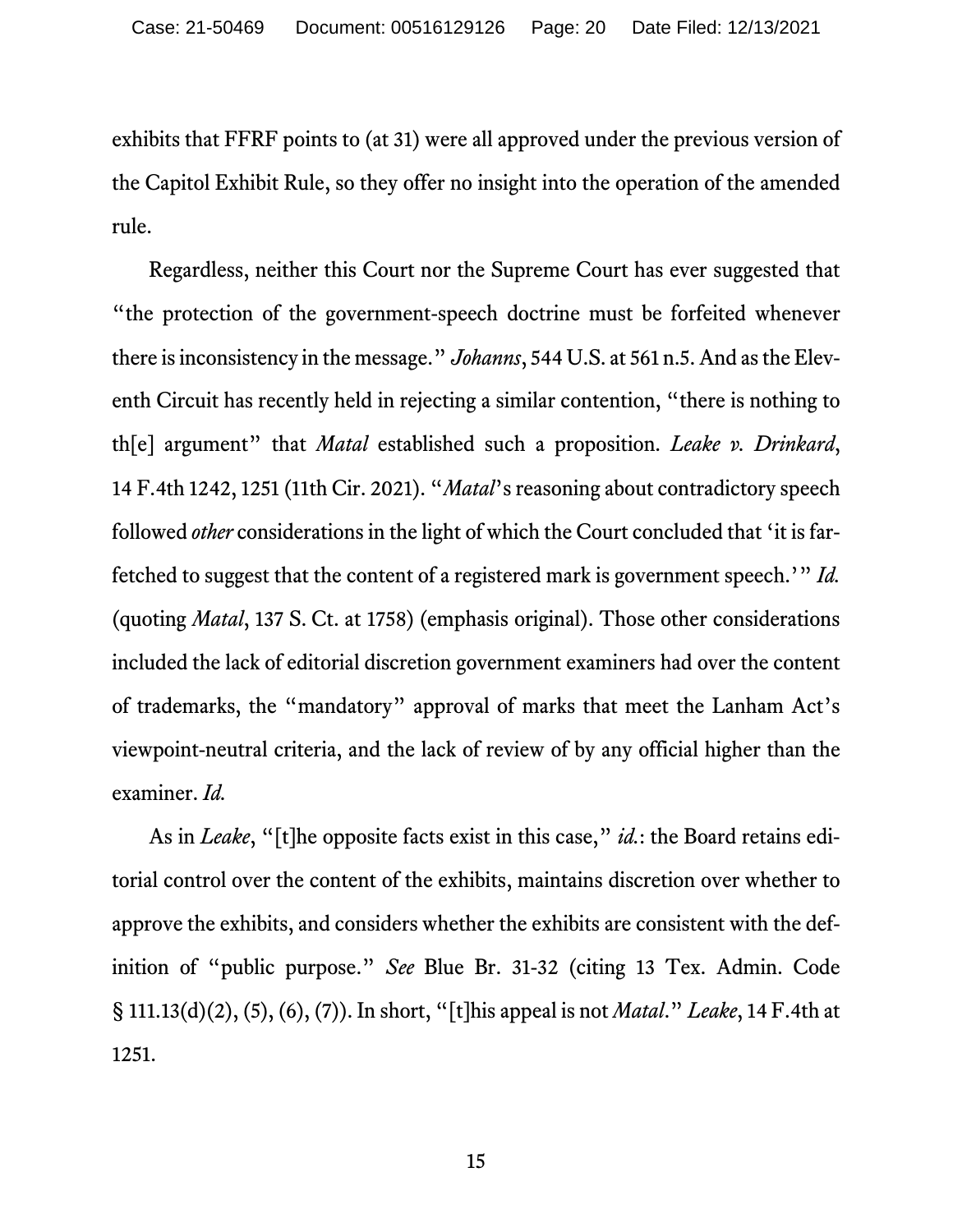#### <span id="page-20-0"></span>**C. FFRF cannot invoke the voluntary cessation exception to avoid the mootness doctrine.**

In a last-ditch effort to avoid the mootness doctrine, FFRF argues(at 37-43) that even if the amendments to the Capitol Exhibit Rule closed the forum by adopting any approved exhibits as government speech, Appellants cannot establish that the case is moot because they have failed to demonstrate that the allegedly unconstitutional viewpoint discrimination will not recur.Consequently, FFRF says, the amendments to the Capitol Exhibit Rule are "litigation posturing."

<span id="page-20-6"></span><span id="page-20-5"></span><span id="page-20-4"></span><span id="page-20-3"></span><span id="page-20-2"></span><span id="page-20-1"></span>Yet as an initial matter, FFRF gets the burden of proof backwards. "[C]ourts are justified in treating a voluntary governmental cessation of possibly wrongful conduct with some solicitude, mooting cases that might have been allowed to proceed had the defendant not been a public entity.'" *Sossamon v. Texas*, 560 F.3d 316, 325 (5th Cir. 2009), *aff'd*, 563 U.S. 277 (2011). Thus, "[w]ithout evidence to the contrary," this Court "assume[s] that formally announced changes to official governmental policy are not mere litigation posturing." *Id.* This presumption is routinely applied in this Circuit. *See Yarls*, 905 F.3d at 910-11; *Stauffer v. Gearhart*, 741 F.3d 574, 582 (5th Cir. 2014) (per curiam); *DeMoss v. Crain*, 636 F.3d 145, 150-51 (5th Cir. 2011) (per curiam); *Turner v. TDCJ*, 836 F. App'x 227, 229-30 (5th Cir. 2020) (per curiam). And it resolves this case: because FFRF has offered no evidence to demonstrate that the Board intends to reverse the 2020 amendments to the Capitol Exhibit Rule, it cannot claim that those amendments are mere litigation posturing. *See Brazos Valley Coal. for Life, Inc. v. City of Bryan*, 421 F.3d 314, 322 (5th Cir. 2005) (holding that the voluntary-cessation exception did not allow a plaintiff to avoid mootness because the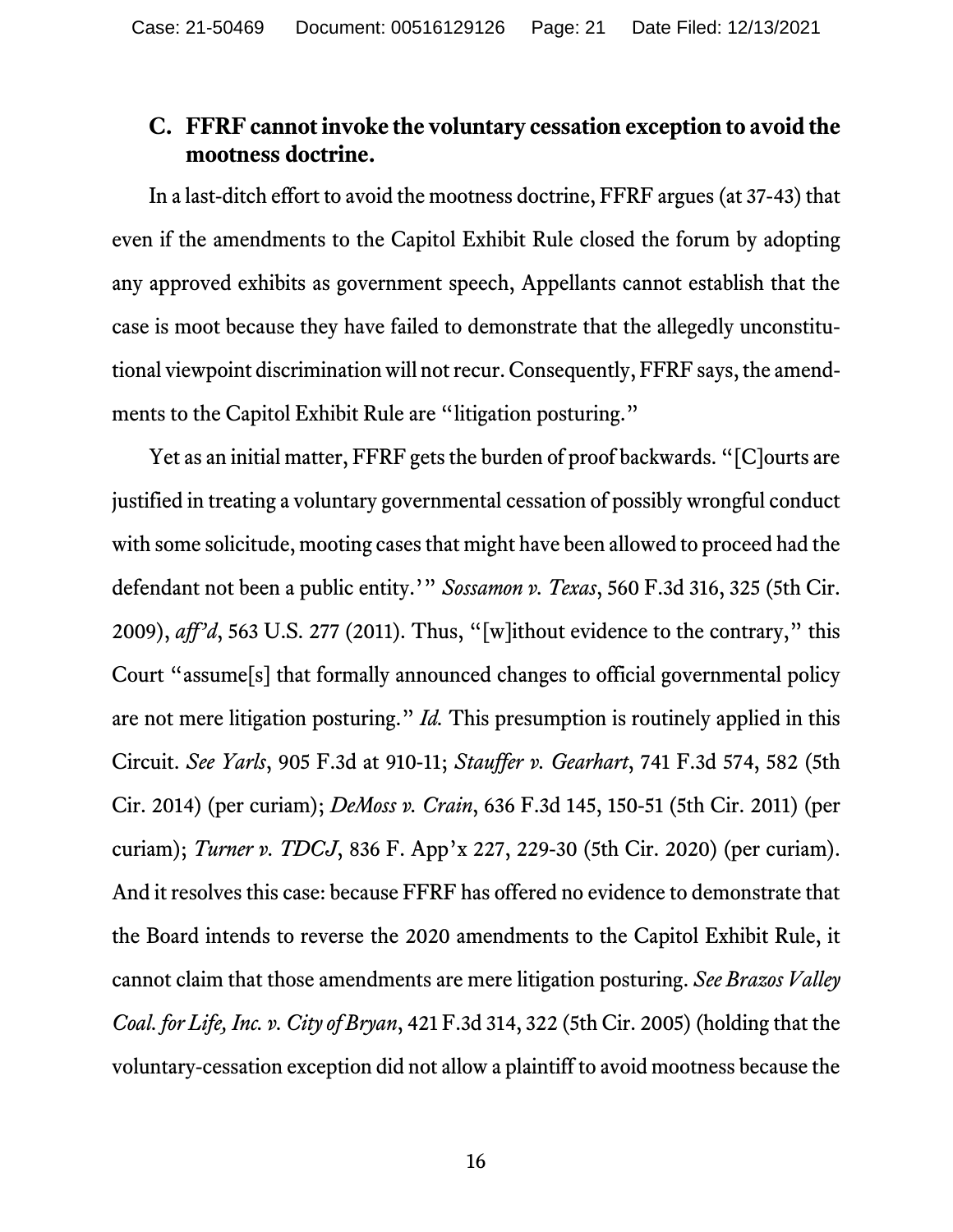record contained "nothing whatever to suggest that the City intend[ed] to repeal" the amendment that eliminated the plaintiff's injury).

<span id="page-21-2"></span>The sole case that FFRF relies upon, *Speech First, Inc. v. Fenves*, 979 F.3d 319 (5th Cir. 2020), does not change this analysis. There, this Court held that a public university's amendments to its speech code, enacted during the pendency of the appeal, did not moot the case by voluntary cessation because the university failed to show that its previous rules would not be reinstituted. *Id.* at 327-29. Though the Court observed that voluntary cessation of government conduct is subject to a "relaxed standard" that presumes the government has ceased the allegedly unconstitutional conduct in good faith, it nonetheless applied three factors to hold that the presumption in favor of the government had been overcome: "(1) the absence of a controlling statement of future intention; (2) the suspicious timing of the change; and (3) the university's continued defense of the challenged policies." *Id.* at 328.

<span id="page-21-1"></span><span id="page-21-0"></span>FFRF urges (at 38-43) this Court to apply these three factors here and hold that this case is not moot. But as an initial matter, to the extent that FFRF argues that *Speech First* jettisoned *Sossamon* and the traditional presumption of good faith afforded to the government's voluntary cessation, that is wrong; *Speech First* could not have done so under the rule of orderliness. *See Mercado v. Lynch*, 823 F.3d 276, 279 (5th Cir. 2016) ("Under our rule of orderliness, 'one panel of our court may not overturn another panel's decision, absent an intervening change in the law, such as by statutory amendment, or the Supreme Court, or our *en banc* court.'").

Nor did it purport to abandon *Sossamon*: *Speech First* announced no generally applicable test and instead made clear that the three factors apply—if at all—only in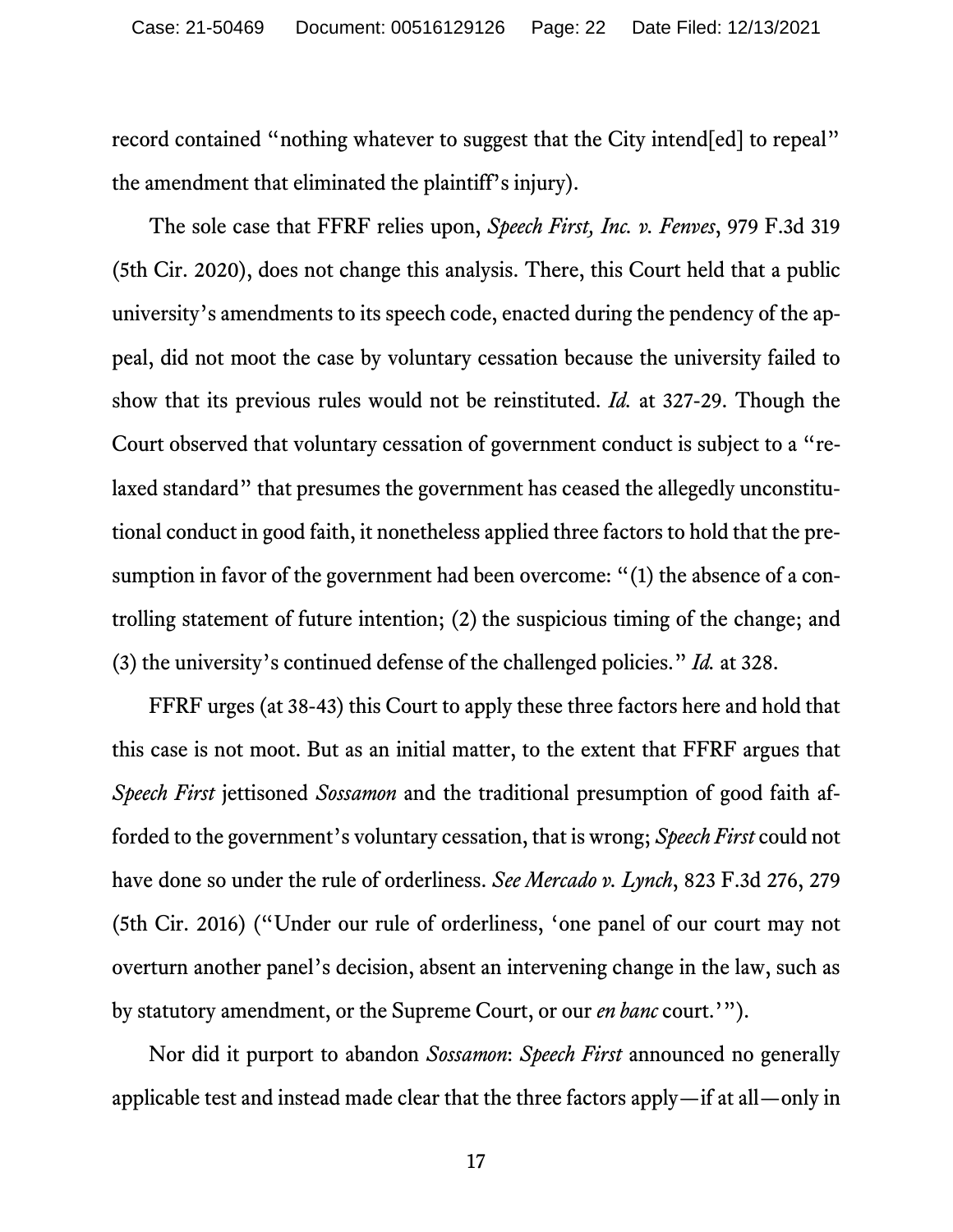a narrow class of cases involving "voluntary cessation by a public university." 979 F.3d at 328. Indeed, the Court expressed skepticism that the relaxed standard for voluntary government cessation applies *at all* when it is a public university claiming mootness. *See id*. ("this relaxed standard has not been applied to voluntary cessation by a public university"). And it applied the three factors, which were derived from a Sixth Circuit decision, "to avoid a circuit split" on the question of mootness in the specific situation where "a public university has had a sudden change of heart, during litigation, about the overbreadth and vagueness of its speech code, and then advocated mootness under a relaxed standard." *Id.* at 328. Because this case does not involve a public university or its speech code, however, *Speech First* is wholly inapplicable. *See Umphress v. Hall*, 500 F. Supp. 3d 553, 560 & n.6 (N.D. Tex. 2020) (holding that *Speech First* did not apply to a First Amendment challenge by a judge to a state judicial commission's regulation of that judge's speech and observing the difference between "state courts" and "universities" for purposes of that analysis).

#### <span id="page-22-4"></span><span id="page-22-3"></span><span id="page-22-0"></span>**II. FFRF's Free Speech Claim Is Barred By Sovereign Immunity.**

<span id="page-22-2"></span><span id="page-22-1"></span>FFRF's request for prospective relief on its First Amendment claim is independently barred by sovereign immunity. Blue Br. 34-38. To come within the *Ex parte Young* exception to sovereign immunity, a plaintiff must show "that the defendant *is violating* federal law, not simply that the defendant has done so." *NiGen Biotech, L.L.C. v. Paxton*, 804 F.3d 389, 394 (5th Cir. 2015) (emphasis original). That is, "the *Ex Parte Young* exception [is limited] to 'cases in which a violation of federal law by a state official is ongoing as opposed to cases in which federal law has been violated at one time or over a period of time in the past.'" *Corn v. Miss. Dep't of Pub.*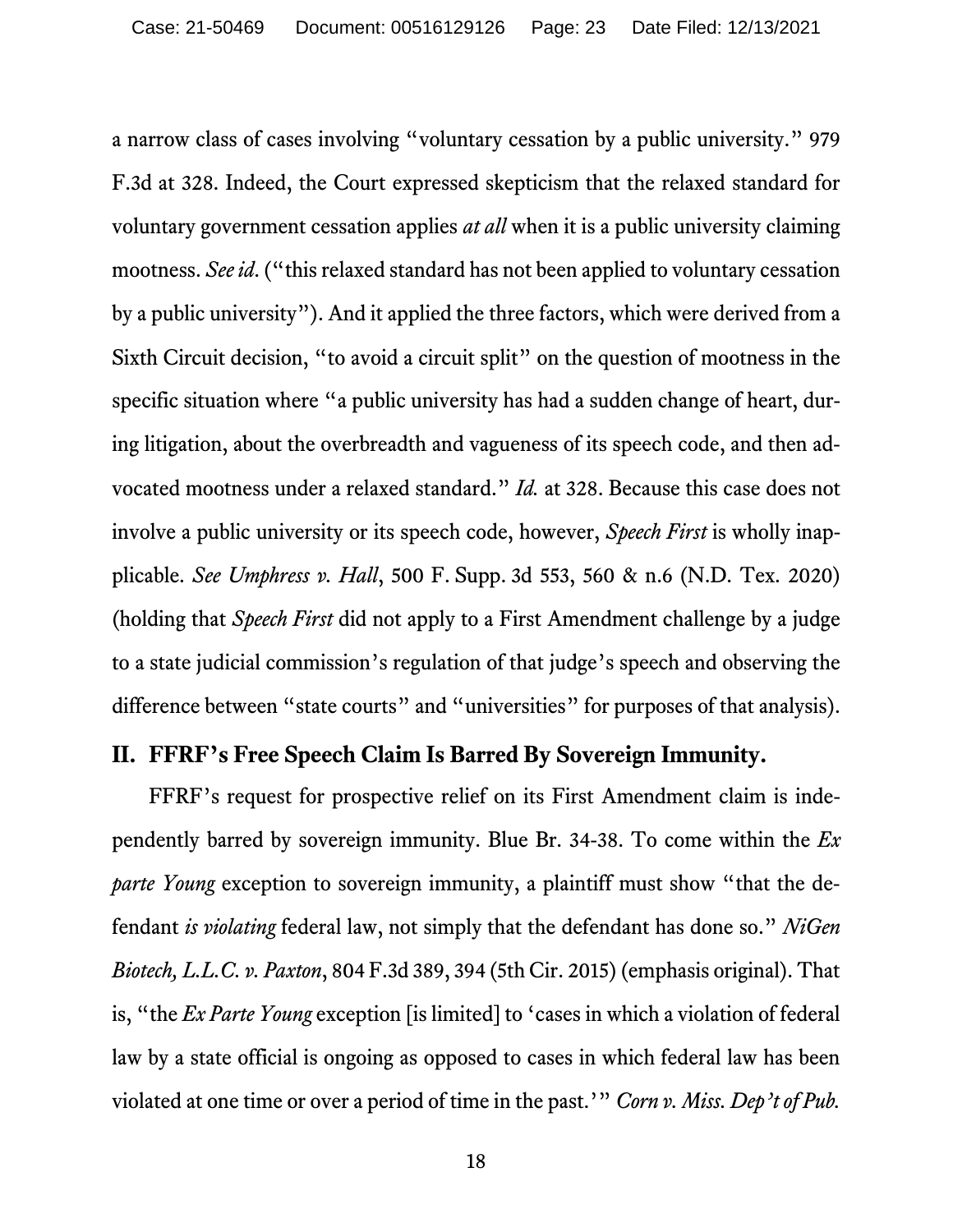<span id="page-23-2"></span><span id="page-23-1"></span>*Safety*, 954 F.3d 268, 275 (5th Cir. 2020) (quoting *Papasan v. Allain*, 478 U.S. 265, 277-78 (1986)). FFRF cannot make this showing here for at least two reasons. First, the Board's adoption of any approved exhibits as government speech moots FFRF's Free Speech Clause claim and thus undercuts any constitutional basis for a First Amendment challenge in the first place. Blue Br. 36-37. Second, even if the exhibits approved by the Board did not constitute government speech, FFRF still cannot establish an ongoing violation of federal law because the State has consistently represented—twice in writing and once at oral argument in this Court—that, following *Matal*, it would not deny any reapplication by FFRF on the ground of offensiveness. Blue Br. 37-38.

<span id="page-23-3"></span><span id="page-23-0"></span>FFRF responds (at 43-44) that it need not "reapply to display its exhibit for a third time in order to reestablish the ongoing nature of the violation" and that this Court has already rejected Appellants' argument that their statements made in litigation demonstrate the lack of an ongoing violation of federal law. But that decision was issued *before* the Board amended the Capitol Exhibit Rule. And though FFRF derides those amendments as "nominal" (at 44), the amendments remove the word "morals" from the Capitol Exhibit Rule's definition of "public purpose," *compare*  13 Tex. Admin. Code § 111.13(a)(3) (2012), *with id.* § 111.13(a)(3) (2020), which was one of the bases upon which FFRF's faux nativity scene was removed from the Capitol grounds, ROA.401. That regulatory change, coupled with Appellants' express invitation for FFRF to resubmit its exhibit for display, Blue Br. 12, leaves little doubt that no ongoing violation of federal law is in view.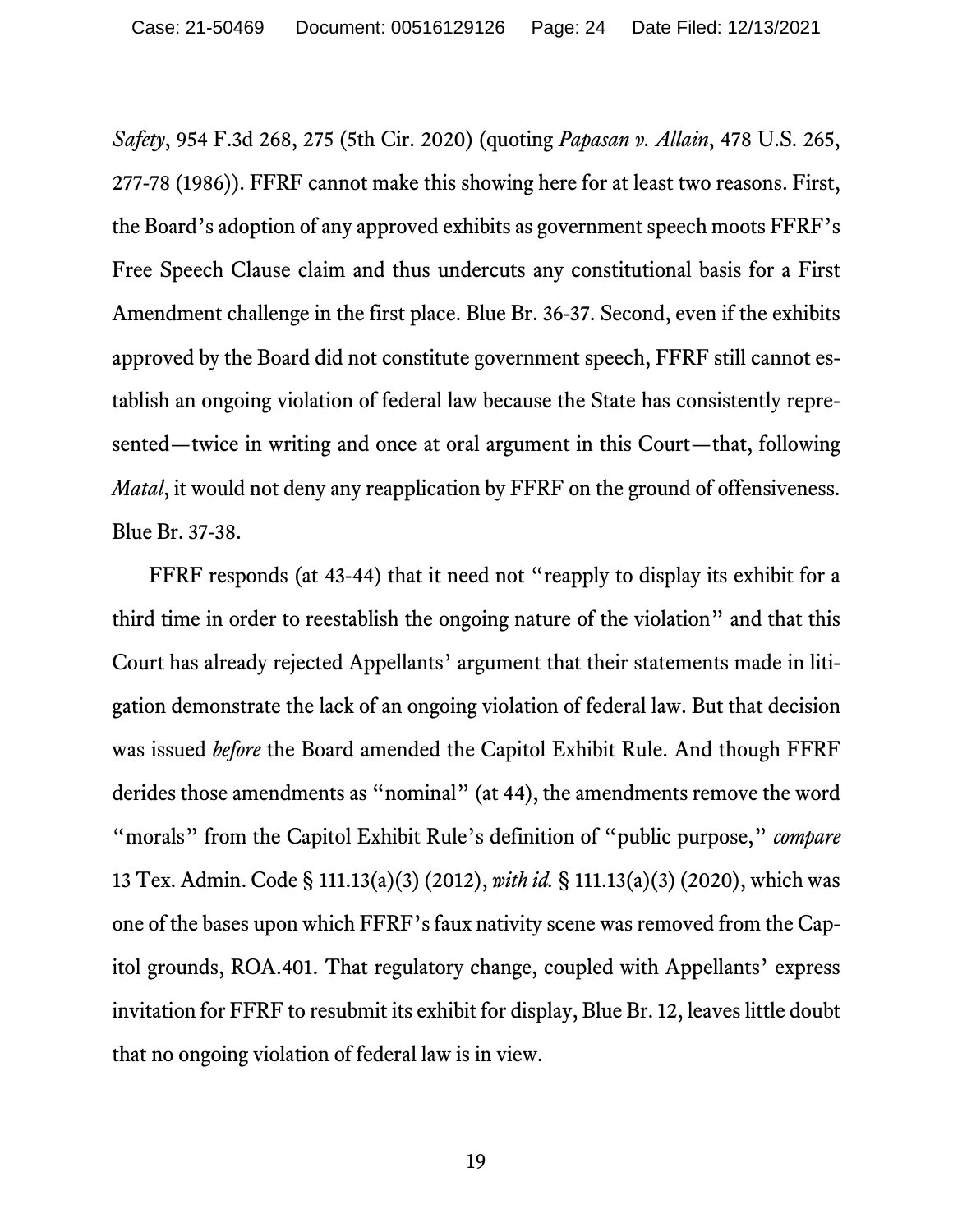<span id="page-24-6"></span><span id="page-24-5"></span><span id="page-24-1"></span>Furthermore, FFRF ignores that, since this Court's previous decision in this case, the Court has repeatedly held that "an official's public statement alone" does not "establish[] authority to enforce a law or the likelihood of his doing so" as required to establish a claim under *Ex parte Young*. *Tex. Democratic Party v. Abbott*, 978 F.3d 168, 181 (5th Cir. 2020) (quoting *In re Abbott*, 956 F.3d 708, 709 (5th Cir. 2020)); *see also Tex. Democratic Party v. Hughs*, 860 F. App'x 874, 878 (5th Cir. 2021) (per curiam). These cases "foreclose[]" FFRF's continued reliance on Executive Director Welsh's failure to retract his predecessor's letter as a route around sovereign immunity. *Hughs*, 860 F. App'x at 878 (rejecting claim based on failure to retract a press release).

### <span id="page-24-0"></span>**III. The District Court Lacked Authority to Issue Prospective Injunctive Relief.**

<span id="page-24-4"></span><span id="page-24-3"></span><span id="page-24-2"></span>The district court also erred in issuing a permanent injunction awarding prospective relief to FFRF. Blue Br. 38-42. Because an injunction "is executory, a continuing decree" if the government alters the statutory right underlying the decree "it is quite plain the decree of the court cannot be enforced." *Pennsylvania v. Wheeling & Belmont Bridge Co.*, 59 U.S. (18 How.) 421, 431-32 (1855). "*Wheeling Bridge* . . . stands for the proposition that when [the government] changes the law underlying a judgment awarding prospective injunctive relief, the judgment becomes void to the extent that it is inconsistent with the amended law." *Imprisoned Citizens Union v. Ridge*, 169 F.3d 178, 184 (3d Cir. 1999). Thus, "[t]he parties have no power to require of the court continuing enforcement of rights [a] statute no longer gives." *Sys. Fed'n No. 91, Ry. Emps.' Dep't, AFL-CIO v. Wright*, 364 U.S. 642, 652 (1961).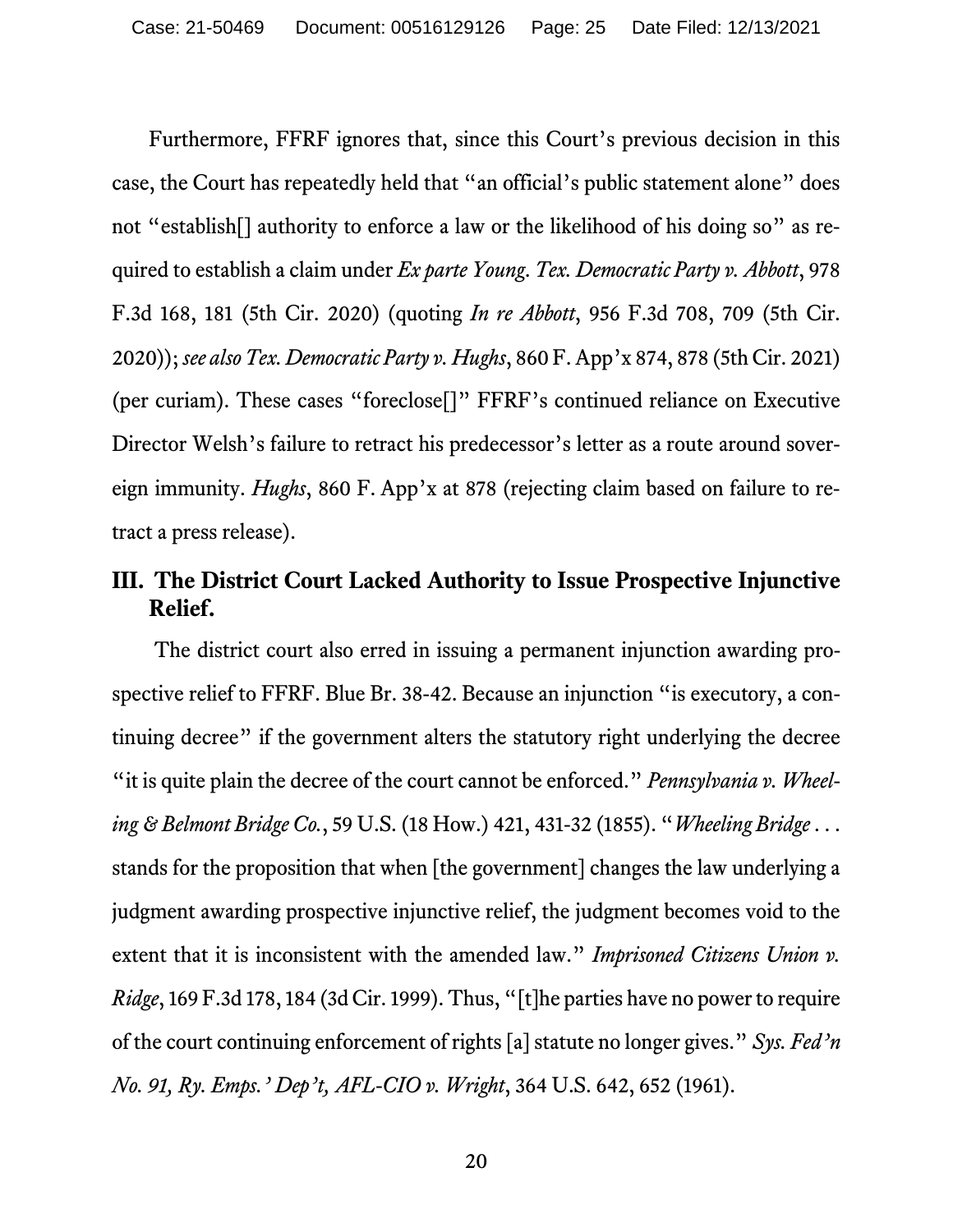These principles foreclose the grant of prospective injunctive relief here. Since Appellants have closed the forum to private speech by adopting any exhibits approved for display as government speech, *supra* at 4-11, FFRF no longer has any "right"—assuming it ever did, Blue Br. 21 n.5—to display exhibits on the Capitol grounds and, consequently, no future injury requiring prospective injunctive relief is in the offing.

<span id="page-25-0"></span>FFRF argues in response (at 45-46) that the Board has not "unambiguously closed [the] forum" because "the State has continued to display numerous thirdparty exhibits in the Texas Capitol" and "the public purpose requirement [of the Capitol Exhibit Rule] remains in effect." But this statement overlooks the fact that any exhibits approved under the amendments to the Capitol Exhibit Rule constitute government speech and so cannot precipitate a First Amendment violation requiring prospective relief.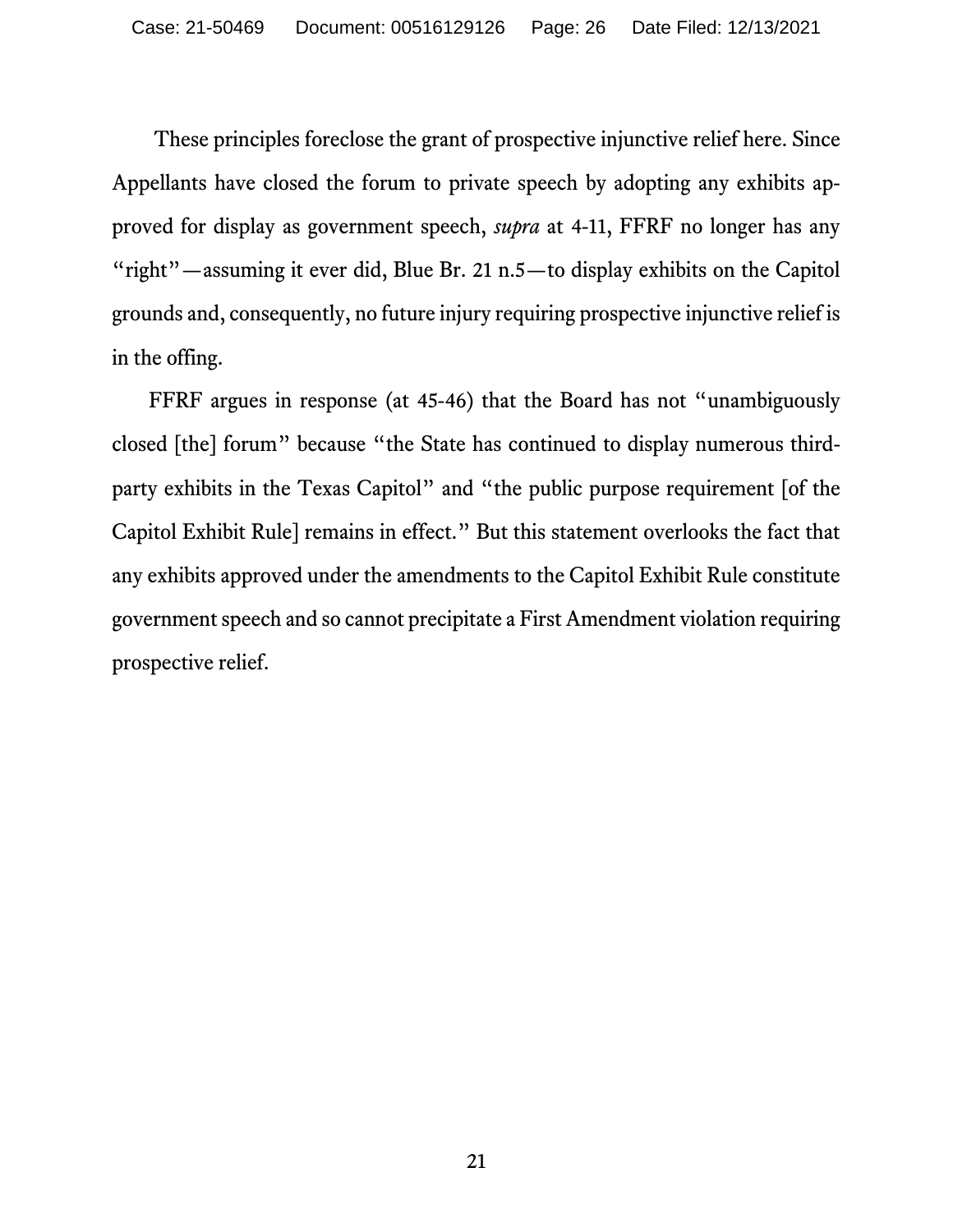Case: 21-50469 Document: 00516129126 Page: 27 Date Filed: 12/13/2021

#### **Conclusion**

<span id="page-26-0"></span>The Court should vacate the permanent injunction and the district court's declaratory judgment and remand with instructions to dismiss this case for lack of jurisdiction.

Respectfully submitted.

Ken Paxton Attorney General of Texas

Brent Webster First Assistant Attorney General

Office of the Attorney General P.O. Box 12548 (MC 059) Austin, Texas 78711-2548 Tel.: (512) 936-1700 Fax: (512) 474-2697

JUDD E. STONE II Solicitor General

/s/ Lanora C. Pettit LANORA C. PETTIT Principal Deputy Solicitor General Lanora.Pettit@oag.texas.gov

William F. Cole Assistant Solicitor General

Counsel for Defendants-Appellants